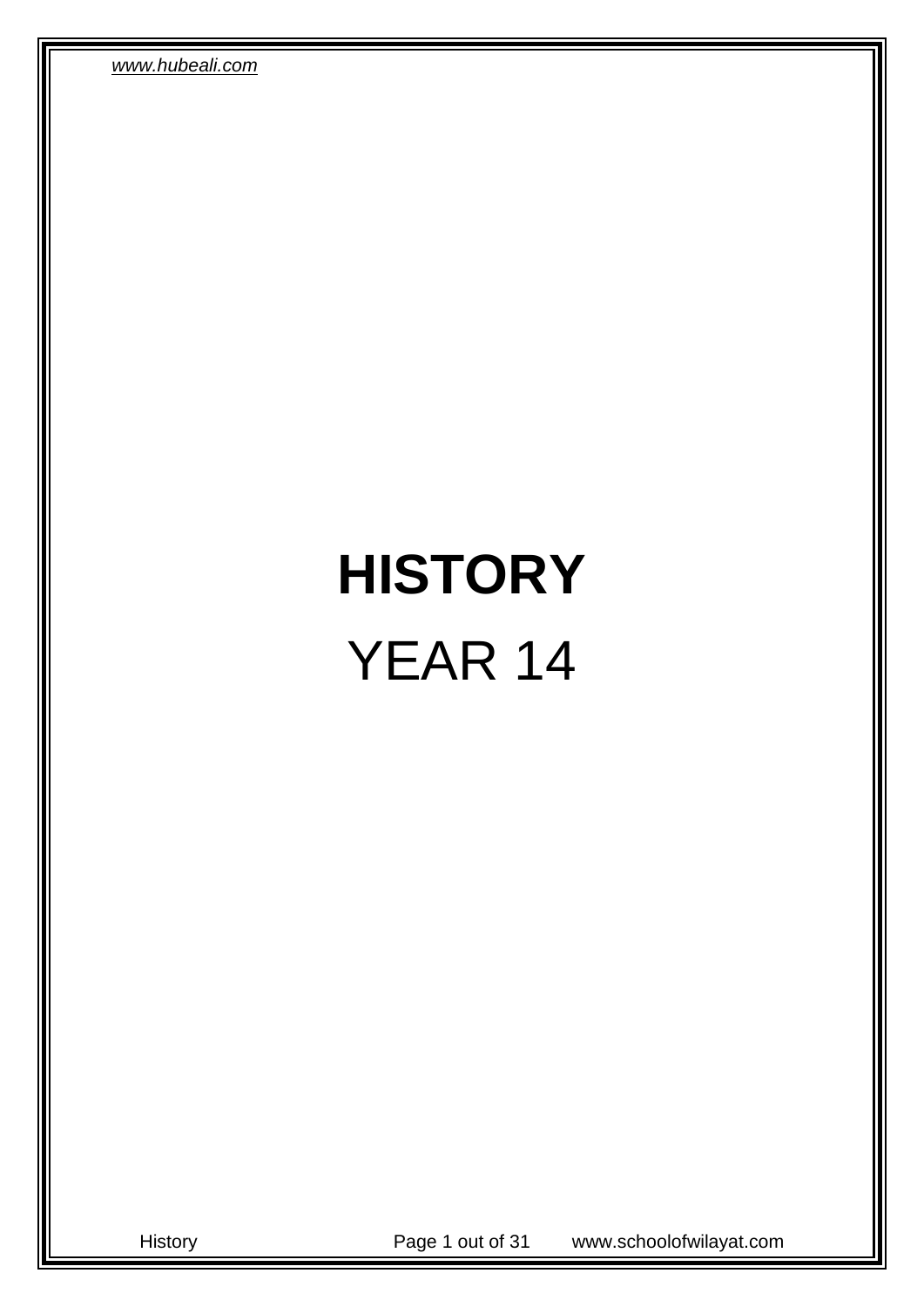# **TABLE OF CONTENTS**

| Introduction                                                                                                            | 3              |
|-------------------------------------------------------------------------------------------------------------------------|----------------|
| Sulahay Hudaybiya (Treaty at the Place of Hudaybiya)                                                                    | 4              |
| The Treaty                                                                                                              | 4              |
| Objection regarding Al-Hudaybiya                                                                                        | $\mathbf 5$    |
| Why did the Rasool Allah <sup>saww</sup> Sign the Treaty of Hudaybiya?                                                  | $\,6$          |
| The Fall of Makkah                                                                                                      | $\overline{7}$ |
| The Importance of Arafah                                                                                                | $\bf 8$        |
| Al-Ghadeer                                                                                                              | 9              |
| Amir-ul-Momineen <sup>asws</sup> 's Sermon on Ghadeer-e-Khumm                                                           | 9              |
| Allah <sup>azw</sup> 's Wrath on a Doubter:                                                                             | 11             |
| Objection of Umar on the Day of Ghadeer-e-Khum                                                                          | 11             |
| Shahadat of Rasool Allah <sup>saww</sup>                                                                                | 12             |
| The Departure of Rasool Allah <sup>saww</sup> 's Soul:                                                                  | 12             |
| The washing of the Rasool Allah <sup>saww</sup> before Burial                                                           | 13             |
| The Appointment of Abu Bakr                                                                                             | 14             |
| The Muslims of Medina Burn the Door of Syeda <sup>asws</sup>                                                            | 16             |
| The entry into the House of Syeda Fatima <sup>asws</sup> without permission                                             | 18             |
| Amir-ul-Momineen <sup>asws</sup> establishes his <sup>asws</sup> argument on the Quraysh                                | 18             |
| Abu Bakr fabricates a Hadith to seize the Caliphate                                                                     | 19             |
| Amir-ul-Momineen <sup>asws</sup> exposes the accursed document                                                          | 19             |
| Evidence against the fabricated Hadith:                                                                                 | 19             |
| Umar threatens to kill Aliasws                                                                                          | 20             |
| Umm Ayman and Bureyda Defended Ali <sup>asws</sup>                                                                      | 20             |
| The Unwilling and Forced Allegiance of Amir-ul-Momineen <sup>asws</sup>                                                 | 20             |
| The Appointment of Umar                                                                                                 | 21             |
| The Appointment of Usman                                                                                                | 22<br>22       |
| The consultation of Umar was illegal                                                                                    | 23             |
| The Appointment of Amir-ul-Momineen <sup>asws</sup><br>The Battle of Jamal                                              | 24             |
| The battle of Siffeen                                                                                                   | 25             |
| Muawiya Gathers Syrians for Usman's Revenge                                                                             | 25             |
| <b>The Battle</b>                                                                                                       | 25             |
| A Deceptive letter of Muawiya to Amir-ul-Momineen <sup>asws</sup>                                                       | 26             |
| The answer of Amir-ul-Momineen <sup>asws</sup> to the letter of Muawiya                                                 | 27             |
| Amro Bin Al-A'as Teases Muawiya                                                                                         | 27             |
| The battle Continues                                                                                                    | 28             |
| The Battle Ends                                                                                                         | 28             |
| The Battle of Naharwan                                                                                                  | 30             |
| The Shahadat of Amir-ul-Momineen <sup>asws</sup>                                                                        | 31             |
| <b>Abbreviations: -</b>                                                                                                 |                |
|                                                                                                                         |                |
| saww: - Sal lal la ho Allay hay Wa Aal lay he Wasallam<br>azwj: - Az Za Wa Jalla                                        |                |
| asws: - Allay hay Salawat-o-Wass Salam                                                                                  |                |
| ajfj: - <b>Ajal Allah farjak</b> (May Allah azwj Hasten the reappearance of the 12 <sup>th</sup> Imam <sup>ajfj</sup> ) |                |
| ra: - Razi Allah <sup>azwj</sup>                                                                                        |                |
| la: - Laan Allah <sup>azwj</sup>                                                                                        |                |
|                                                                                                                         |                |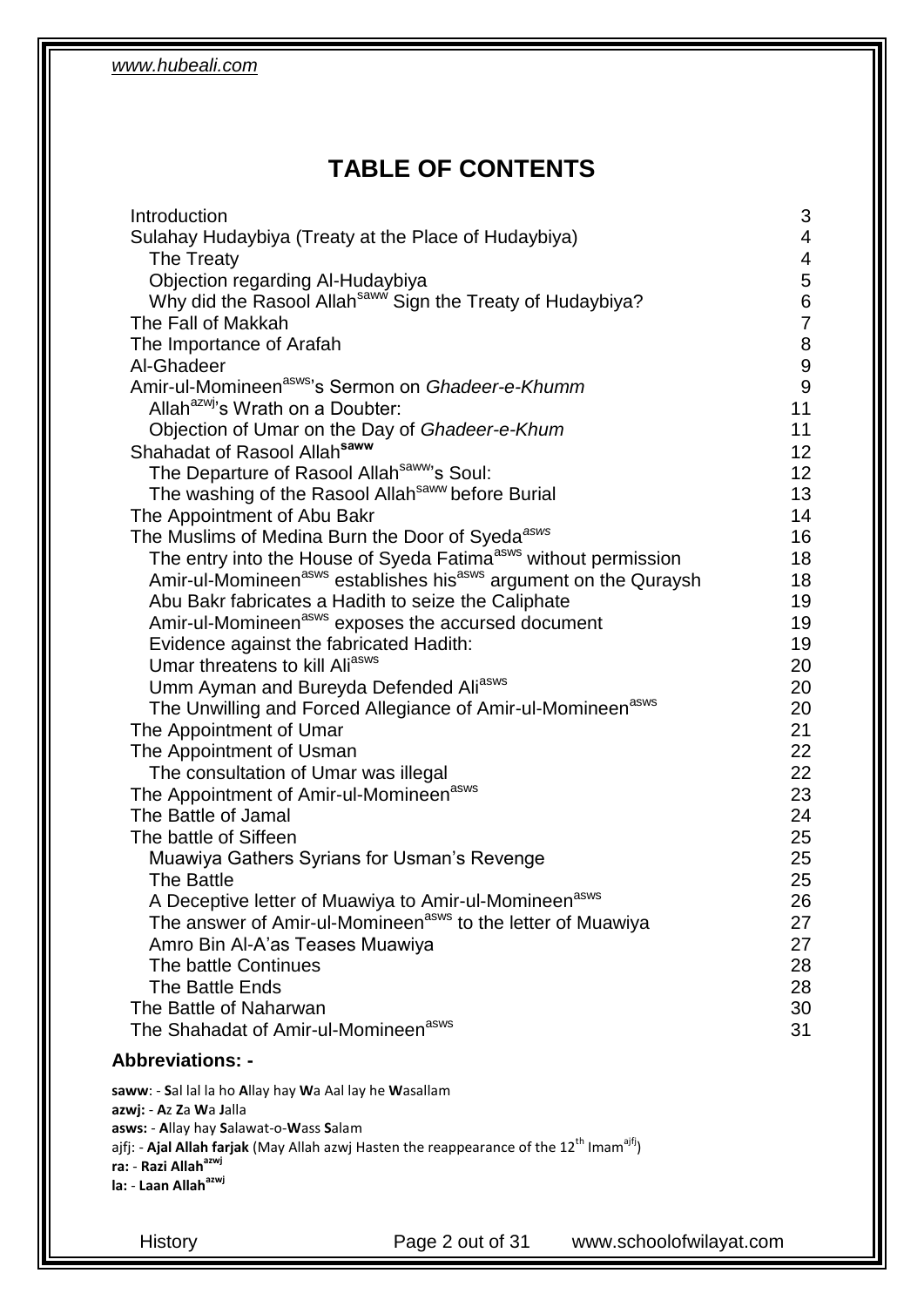#### <span id="page-2-0"></span>**Introduction**

Some important events which took place in the history of Islam are covered in years thirteen and fourteen of 'SOW' syllabus. The headings 1-8 are covered in History Year 13. Now for year 14, we report events labelled 9-19.

Some Important Events in the History of Islam:

- 1. *da'wat dhi 'l-'ashíra*
- 2. *Shiab-e-Abi Talib asws*
- 3. *Migration to Makkah*
- 4. *Battle of Badr*
- 5. *Battle of Uhud*
- 6. *Battle of Khandak*
- 7. The Battle of Ahzaab
- 8. *Battle of Khaibar*
- 9. *Sulahay Hudaybiya*
- 10. *The First and last Pilgrimage*
- 11. *Ghadeer Khum*
- 12. *Shahadat of Rasool Allah saww*
- 13. *Appointment of Abu Bakr*
- 14. *Burning of the Door of Syeda asws*
- 15. *Appointment of Ummer*
- 16. *Appointment of Usman*
- 17. *Appointment of Amir-ul-Momineen asws*
- 18. *Battle of Jamal*
- 19. *Battle of Siffeen*
- 20. Battle of Hunain
- 21. Shahadat of *Amir-ul-Momineen asws*
- 22. Appointment of Imam Hassan *asws*
- 23. Shahadat of Imam Hassan *asws*
- 24. Imamate of Imam Hussain *asws*
- 25. Karbala and beyond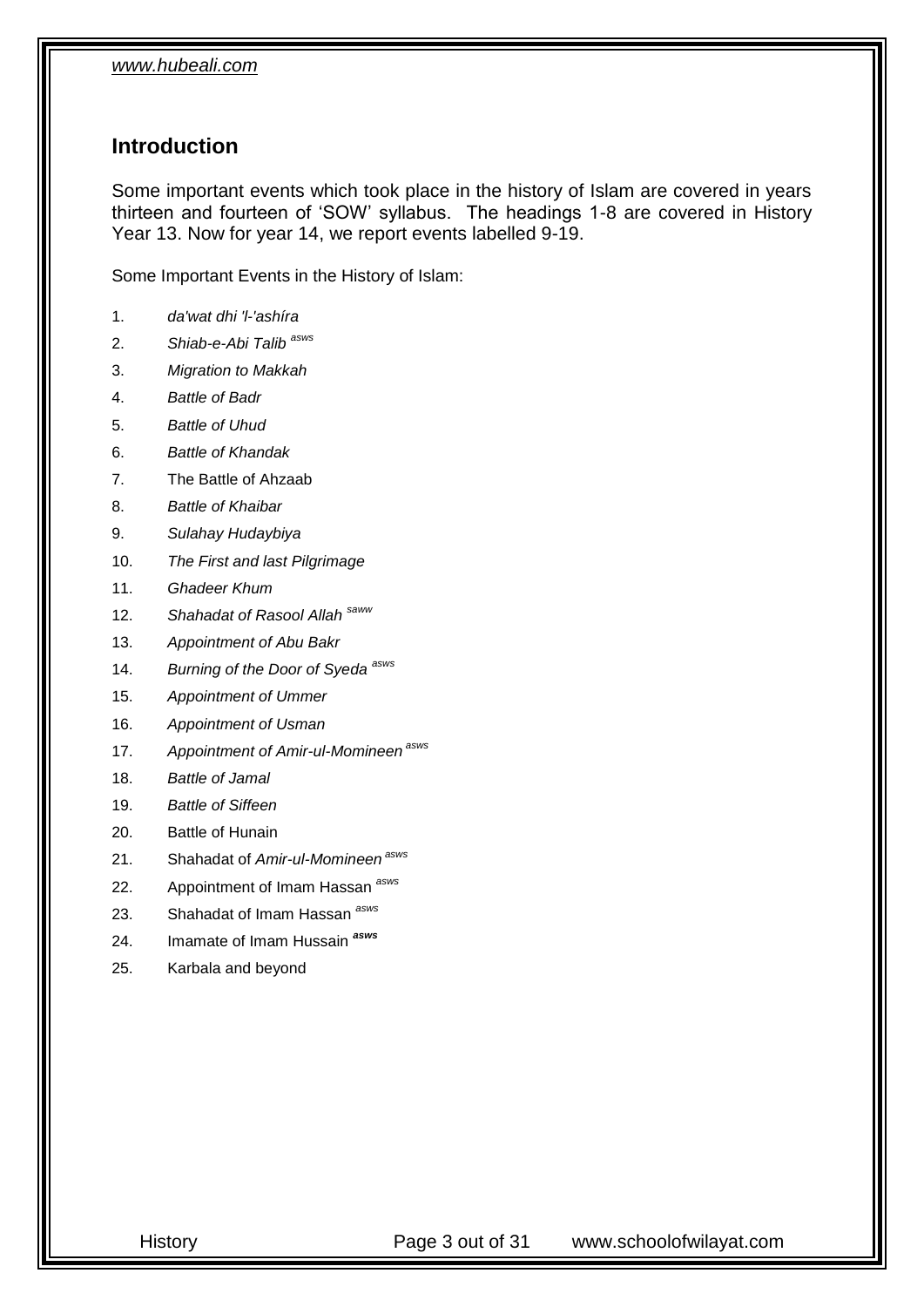## <span id="page-3-0"></span>**Sulahay Hudaybiya (Treaty at the Place of Hudaybiya)**

## <span id="page-3-1"></span>**The Treaty**

The treaty took place when the Rasool Allah<sup>saww</sup> and his companions went to perform Hajj of Kabah but were stopped by the '*Mushriqeen*' (polytheists) of Makkah. In the end, a treaty was signed between the Muslims and *Mushriqeen* at the place of Hudaybiya.

Abu Abd Allah<sup>asws</sup> (our 6<sup>th</sup> Imam<sup>asws</sup>) has said; 'The Rasool Allah<sup>saww</sup> marched (with his<sup>saww</sup> companions) towards Al-Hudaybiya during the Month of Zeeqad (11<sup>th</sup> Islamic month). When the Rasool Allah<sup>saww</sup> ended up at the place in which Ihram (for Hajj) had to be worn, they did so and they wore their weapons as well. When this news reached the 'Mushrigeen', they sent Khalid Bin Waleed to the Rasool Allah<sup>saww</sup> to block his<sup>saww</sup> way. So, the Rasool Allah<sup>saww</sup> adopted a different route and the caravan ended up at Al-Uqba.

There were 1800 Muslims. When they descended to Al-Hudaybiya, there was a woman who had her son with her. Out of fear, her son ran away. When she established that it was the Rasool Allah<sup>saww</sup>, she screamed, 'These are kind people, there is no reason for you to worry'. The Rasool Allah<sup>saww</sup> came up to her and asked her to draw a bucket of water- he<sup>saww</sup> drank the water and washed his<sup>saww</sup> face. She took the remaining water and returned it back in the well. That well still has water in it even now.

The Rasool Allahsaww came out (to caravan), and the *Mushriqeen* sent two chiefs with some horsemen to him<sup>saww</sup>. They saw the animals being prepared for sacrifice (for after Hajj). They did not face Rasool Allah<sup>saww</sup> but returned and told Abu Sufyan of the *Mushriqeen* 'By Allah<sup>azwj</sup>, it is not how we wanted, but the Muslims will be allowed to perform Hajj. Abu Sufyan said, 'Keep quiet until we talk to Muhammad<sup>saww</sup>'.

So they sent Urwat Bin Masoud to him<sup>saww</sup> and he said, 'O Muhammad<sup>saww</sup>, why have you<sup>saww</sup> come?' He<sup>saww</sup> said: 'I<sup>saww</sup> have come to perform the Tawaf of the House (Kabah), and to perform Sa'ee between Al-Safa and Al-Marwa, and sacrifice this camel and leave its meat for you'.

He said, 'I swear by al-laat and al-uzza<sup>1</sup>, a person like you<sup>saww</sup> should not be sent back from what he has come for. So he returned to Abu Sufyan and his companions and said 'No, by Allah<sup>azwj</sup>, a person like Muhammad<sup>saww</sup> should not be turned back from what he has come for'.

Then the *Mushriqeen* sent Suhail Bin Amro and Huweytab Bin Abdul Uzza to him<sup>saww</sup>. The Rasool Allah<sup>saww</sup> commanded for the sacrificial animals to be spread out in front of their eyes. He said, 'Why have you<sup>saww</sup> come here?' He<sup>saww</sup> said: 'For Tawaf of the House, and the Sa'ee between Al-Safa and Al-Marwa, and to sacrifice the animals and leave their meat for you'. (They said) by doing so you will enter into

1

History Page 4 out of 31 www.schoolofwilayat.com

 $1$  Two big idols which were worshiped by the infidels at that time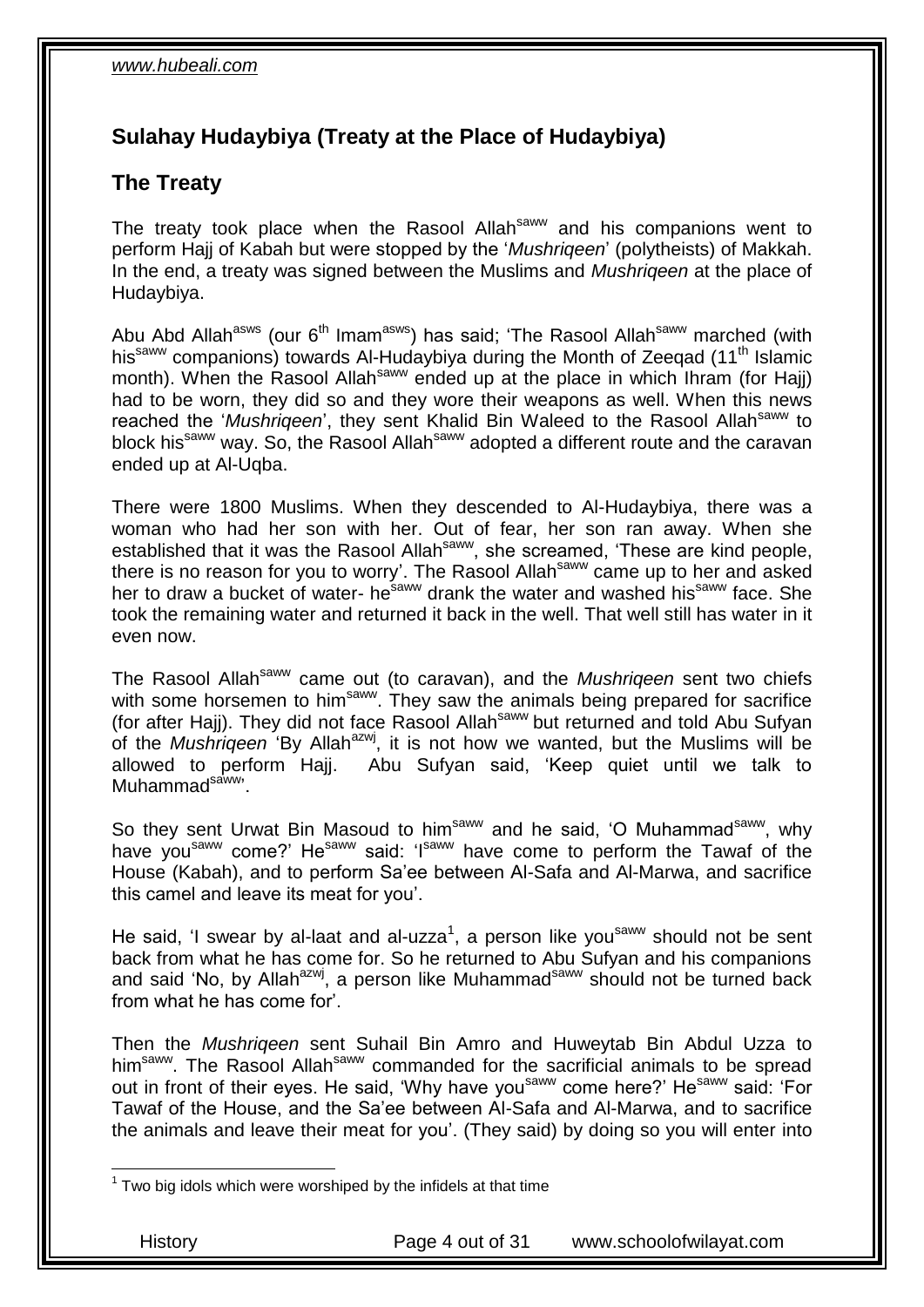our city without our permission and make enemies!' The Rasool Allah<sup>saww</sup> refused those two. The Rasool Allah<sup>saww</sup> then sent Usman Bin Affan to talk to them and get permission to enter (Makkah). But Usman went and returned (without any success).

(At that), to avoid conflict, the Rasool Allah<sup>saww</sup> decided to establish an agreement with the *Mushrigeen* through a treaty. He<sup>saww</sup> said to Ali<sup>asws</sup>: 'Write – In the Name of Allah<sup>azwj</sup>, the Beneficent, the Merciful'. Suhail (of the *Mushrigeen*) said, 'I don't know what the Beneficent, the Merciful is, we do not say that, write like us and say 'By Your<sup>azwj</sup> Name, our Allah<sup>azwj</sup>'. He<sup>saww</sup> said; 'And write– This has been agreed upon by the Rasool Allah<sup>saww</sup> and Suhail Bin Amro'. But Suhail said, 'What are we fighting you<sup>saww</sup> for, O Muhammad<sup>saww</sup>? We do not believe you to be the Rasool Allah<sup>saww</sup>' So hesaww said; 'Isaww am the Rasool of Allahsaww and Isaww am Muhammad bin Abd Allah<sup>saww</sup>'. The Muslims said: 'You<sup>saww</sup> are Rasool Allah<sup>saww</sup>' but Suhail said, 'Write Muhammad Bin Abd Allah<sup>saww,</sup>

The agreement stated that 'If one of us (the *Mushriqeen* of Makkah) goes to you, he must be returned back to us and the Rasool Allah<sup>saww</sup> must not keep him (even if he becomes a Muslim). But if one of you (one of the Rasool Allah<sup>saww</sup>'s people) comes to us, he will not be returned back to you'. The Rasool Allah<sup>saww</sup> was patient and accepted this, but added; 'However, they should be allowed to worship Allah<sup>azwj</sup> among you openly, not in secret, and be allowed to exchange gifts between Medina to Makkah.<sup>2</sup> As part of the treaty, they could not perform a pilgrimage that year but could return next year for three days and perform a pilgrimage.

#### <span id="page-4-0"></span>**Objection regarding Al-Hudaybiya**

Umar was with the Rasool Allah<sup>saww</sup> on the day of Al-Hudaybiya and Umar said to him<sup>saww</sup>, 'You<sup>saww</sup> are disgracing our religion' Then he went around saying this to the companions of Rasool Allah<sup>saww</sup>, causing feelings of doubt to arise within them. So the Rasool Allah<sup>saww</sup> said: 'Move away from me<sup>saww</sup>, do you desire that Isaww betray  $my<sup>saww</sup>$  responsibility? Allah<sup>azwj</sup> had Made the end result one that favoured the Rasool Allah<sup>saww</sup>, the decision had been good, correct, Guided, honourable and virtuous.<sup>3</sup>

The narrator of the Hadith says:

'When we returned from the expedition of Al-Hudaybiya, (we did not understand the reasons for the treaty) and were in a state of sadness. Then Allah<sup>azwj</sup> the Mighty and Majestic Revealed *[48:1] Surely, We have Given to you a clear victory*. The Rasool-Allah<sup>saww</sup> said: 'This Verse has been Revealed to me<sup>saww</sup> and it is more beloved to me<sup>saww</sup> than the (whole) world and whatever is in it.<sup>4</sup>

History Page 5 out of 31 www.schoolofwilayat.com

<sup>1</sup> <sup>2</sup> Al-Kafi, Vol. 8, H. 14951

<sup>&</sup>lt;sup>3</sup> Kitab Sulaym Ibn Qais Hilali, H. 14.

<sup>4</sup> Tafseer Noor Al Saqalayn – CH 48 H 4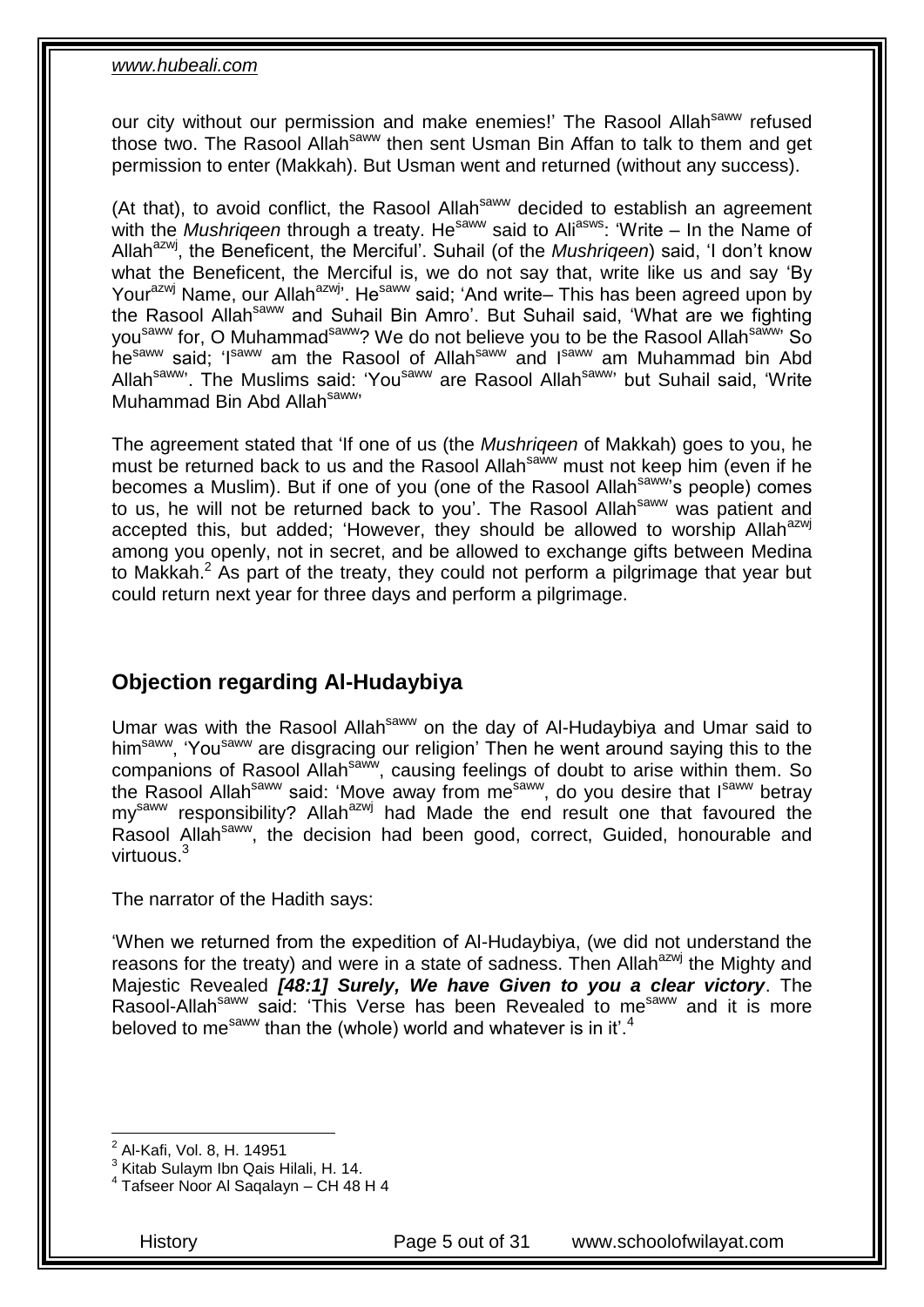## <span id="page-5-0"></span>**Why did the Rasool Allahsaww Sign the Treaty of Hudaybiya?**

(Our  $8<sup>th</sup>$  Imam<sup>asws</sup> says): If the Rasool Allah<sup>saww</sup> went ahead and performed Hajj instead of settling for the Treaty of Hudaybiya, the '*Mushriqeen*' would have killed the Muslim men and women who were in their possession (in Makkah). 5

The narrator of the Hadith says:

'Then Allah<sup>azwj</sup> the Mighty and Majestic Informed His<sup>azwj</sup> Prophet<sup>saww</sup> about the reasons for the reconciliation (Treaty of Hudaybiya), Allah<sup>azwj</sup> Said: *It is they who disbelieved and turned you away from the Sacred Mosque and prevented the offering from arriving at its destined place; and it was because of the believing men and the believing women, [48:25]. (meaning the believing ones in Makkah) Whom, without knowing, you might have trodden down, and thus something hateful might have afflicted you on their account without (your) knowledge*. Hence, the reason for the Treaty of Hudaybiya, was to protect the believers who were in Makkah, as otherwise they would have been killed (by the non-believers of Makkah). As a result, when the reconciliation took place, they were safe, and Al-Islam was triumphant, and it was said, 'That reconciliation was the greatest victory for the Muslims over the ones, they overcame'.<sup>6</sup>

5 See for example Uyun Akhbar al-Raza, vol. 2, Ch. 45, H. 2. (page 436 English)

تفسير الق*مّي* 2: 316 <sup>6</sup>

History Page 6 out of 31 www.schoolofwilayat.com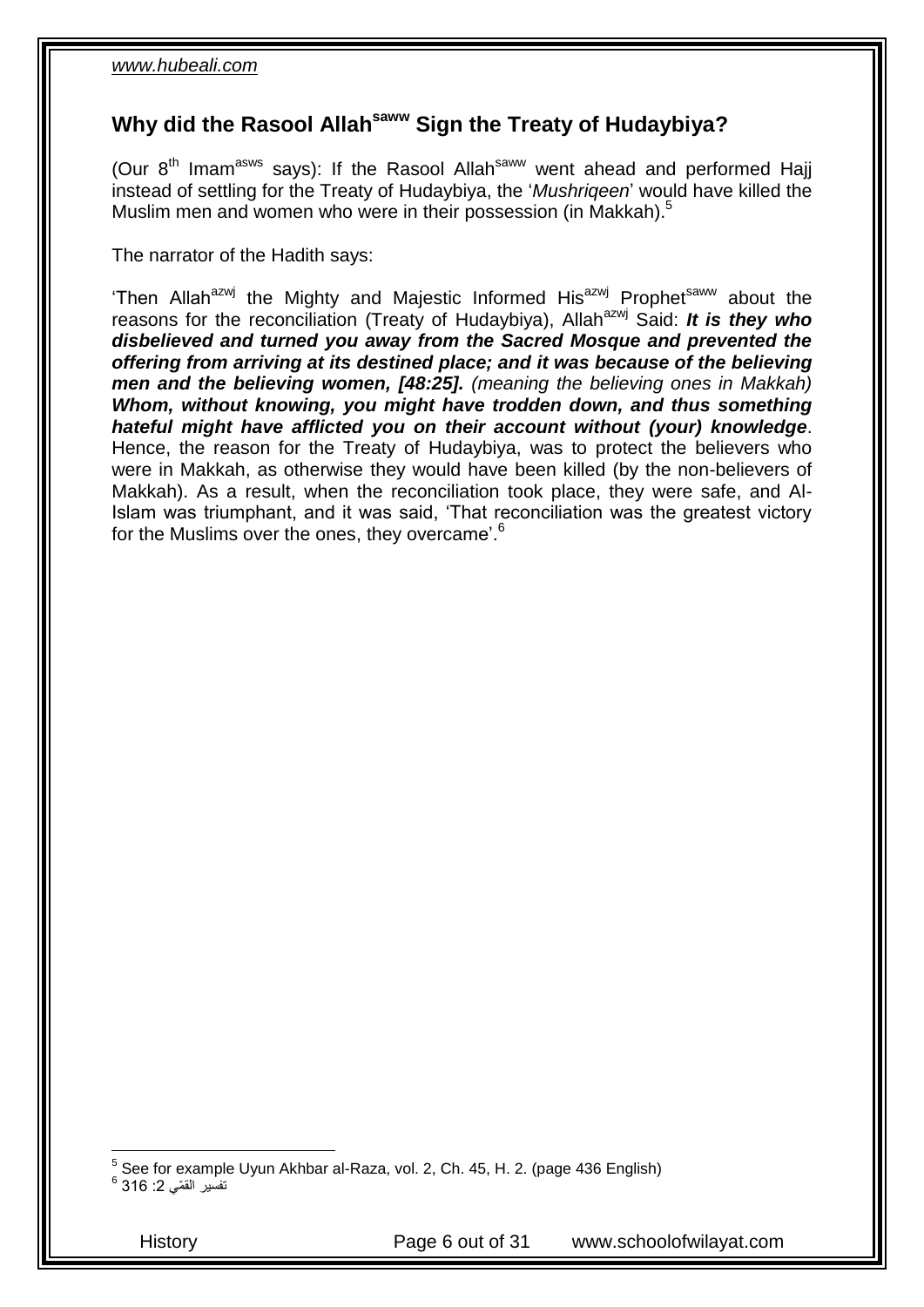## <span id="page-6-0"></span>**The Fall of Makkah**

Imam Hassan Al-Askari<sup>asws</sup> narrates: When the Rasool Allah<sup>saww</sup> had to leave Makkah to migrate to Medina. He<sup>saww</sup> turned back to face Makkah and said: 'Allah<sup>azwj</sup> Knows that I<sup>saww</sup> love you. Had your inhabitants not forced me<sup>saww</sup> to leave, Isaww would not have given priority to another city over you and  $I<sup>saww</sup>$  am saddened.'

Allah<sup>azwj</sup> Revealed unto him<sup>saww</sup>: *'O Muhammad<sup>saww</sup>! The Most High Sends Greetings to yousaww and Says, 'Iazwj Shall Return yousaww to this city victorious, unscathed, powerful, compelling'. And that is the Words of the High* **"***Most surely He Who has made the Quran binding on you will bring you back to the destination* **(***28:85*) The *Makkahns* laughed when they heard about this'. Allah<sup>azwj</sup> Said to His<sup>azwj</sup> Messenger<sup>saww</sup>: *'Soon l<sup>azwj</sup> shall Make you to be victorious over Makkah, and Issue Orders to them, and soon it will be Prohibited for the Mushriqeen to enter it to the extent that if one of them were to enter it will be fearful of being caught and be killed by yousaww '*. 7

During the month of Ramadhan of 8 A.H., the Quraysh of Makkah killed the allies of Muslims which violated the treaty of Hudaybiya. As a result, the Rasool Allah<sup>saww</sup> marched with 10,000 men on the 10th of the month of Ramadhan and camped a short distance from Makkah. The *Makkahns* sent a few spies, including Abu Sufyan, to find out the strength of the Muslim army. Upon observing the Muslim army, the Quraysh surrendered and Makkah fell in to the hands of Muslims. The Rasool Allah<sup>saww</sup> told his<sup>saww</sup> army not to fight until someone attacks and to spare those who run away or stay inside their homes.

After the liberation of Makkah, Rasool Allah<sup>saww</sup> performed Hajj of Kabah in the month of Zil-Hajj (the 12<sup>th</sup> Islamic month). Imam Abu Ja'far<sup>asws</sup> (5<sup>th</sup> Imam<sup>asws</sup>) said, 'the Rasool Allan<sup>saww</sup> performed only one Hajj from Medina (after the fall of Makkah); however, the Rasool Allah<sup>saww</sup> had performed Hajj many times with his companions while in Makkah.<sup>8</sup> Also in another Hadith, the Imam<sup>asws</sup> says: Rasool Allah<sup>saww</sup> performed Hajj 20 times (in total).<sup>9</sup>

1

<sup>&</sup>lt;sup>7</sup> Tafseer Imam Hassan Al Askari<sup>asws</sup> – H 329

<sup>&</sup>lt;sup>8</sup> Al-Kafi, Vol. 4, Ch. Hajj of Rasool Allah, h, 1.

<sup>&</sup>lt;sup>9</sup> Al-Kafi, Vol. 4, Ch. Hajj of Rasool Allah, h, 3.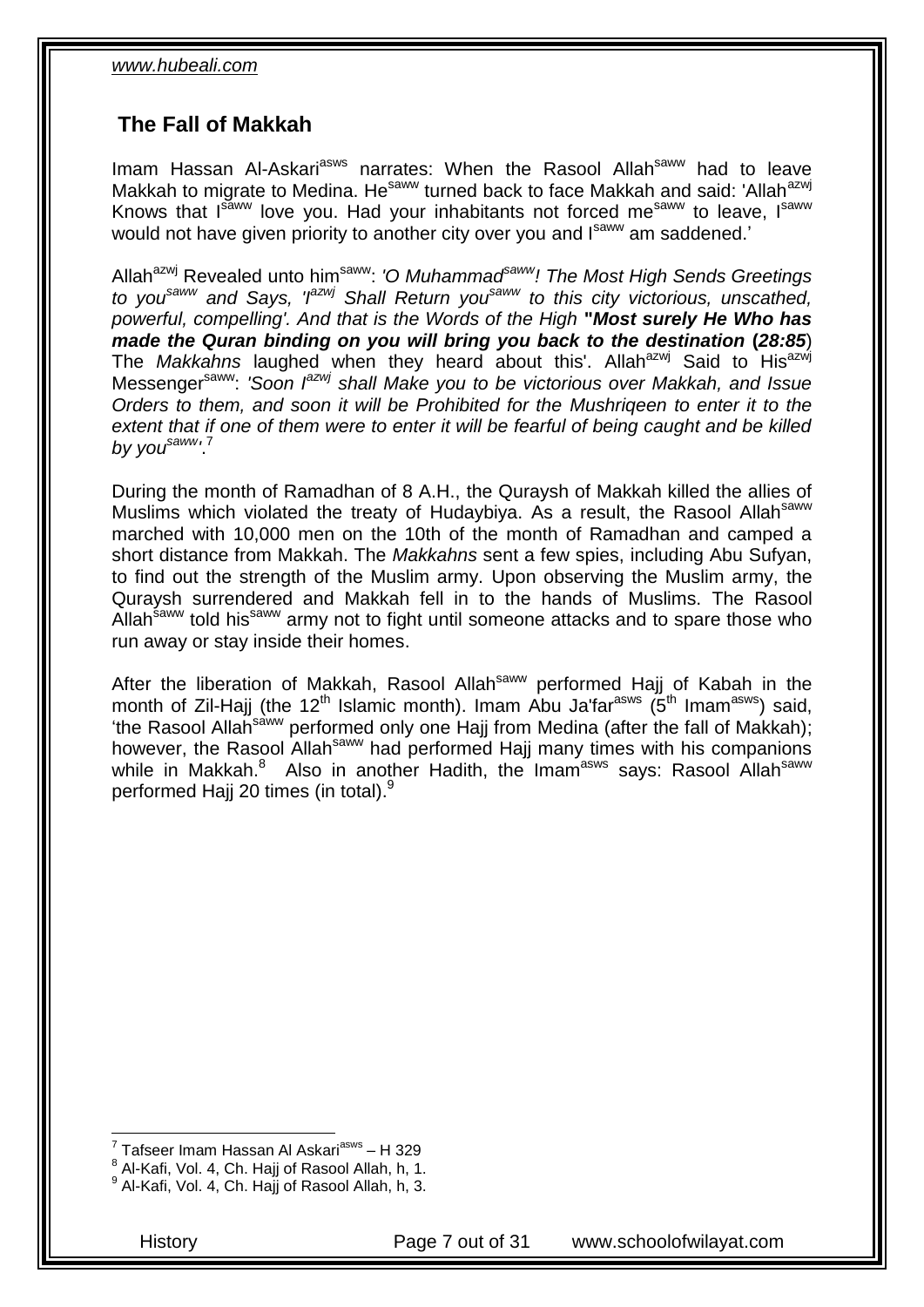#### <span id="page-7-0"></span>**The Importance of Arafah**

During the last Hajj, after circling the Kabah seven times, offering Salat behind the place of Prophet Ibrahim<sup>as</sup>, and performing the Sa'ee between Safa and Marwa, as prace of the Hajj rituals, the Prophet<sup>saww</sup> together with his companions left for Arafat on the  $8<sup>th</sup>$  of Zilhajj. The following Hadith describes an important Divine Message which Rasool Allah<sup>saww</sup> received at Arafat on the 9<sup>th</sup> of Zilhajj.

The narrator of the Hadith says:

'I heard Abu Abd Allah<sup>asws</sup> saying: 'When Rasool-Allah<sup>saww</sup> camped in Arafat on the day of Friday (9<sup>th</sup> of Zilhajj), Jibraeel<sup>as</sup> came up to Rasool Allah<sup>saww</sup> and said to him<sup>saww</sup>: 'O Muhammad<sup>saww</sup>! Allah<sup>azwj</sup> Conveys His<sup>azwj</sup> Greeting to you<sup>saww</sup> and is Saying to you<sup>saww</sup>: "Announce to your<sup>saww</sup> community: **This day have I Perfected for** *you your Religion* (through establishing the Wilayah of Ali<sup>asws</sup> Bin Abu Talib<sup>asws</sup>) *and Completed My Favour on you and Chosen for you Islam as a Religion [5:3]*  and there is not going to be any (further religious obligations ) Revealed upon you after this as (I<sup>azwj</sup> have now) Revealed to you<sup>saww</sup> the Salat, Zakat, Soam (Fasts), Hajj and this (Wilayah) is the fifth (obligation). And the other four are not acceptable (alone) unless the fifth is present (the fifth is the Wilayah of Ali<sup>asws</sup> Bin Abu Talib<sup>asws</sup>)'.<sup>10</sup>

تفسير العيّاشي 1: 293/ 21 <sup>10</sup>

1

History Page 8 out of 31 www.schoolofwilayat.com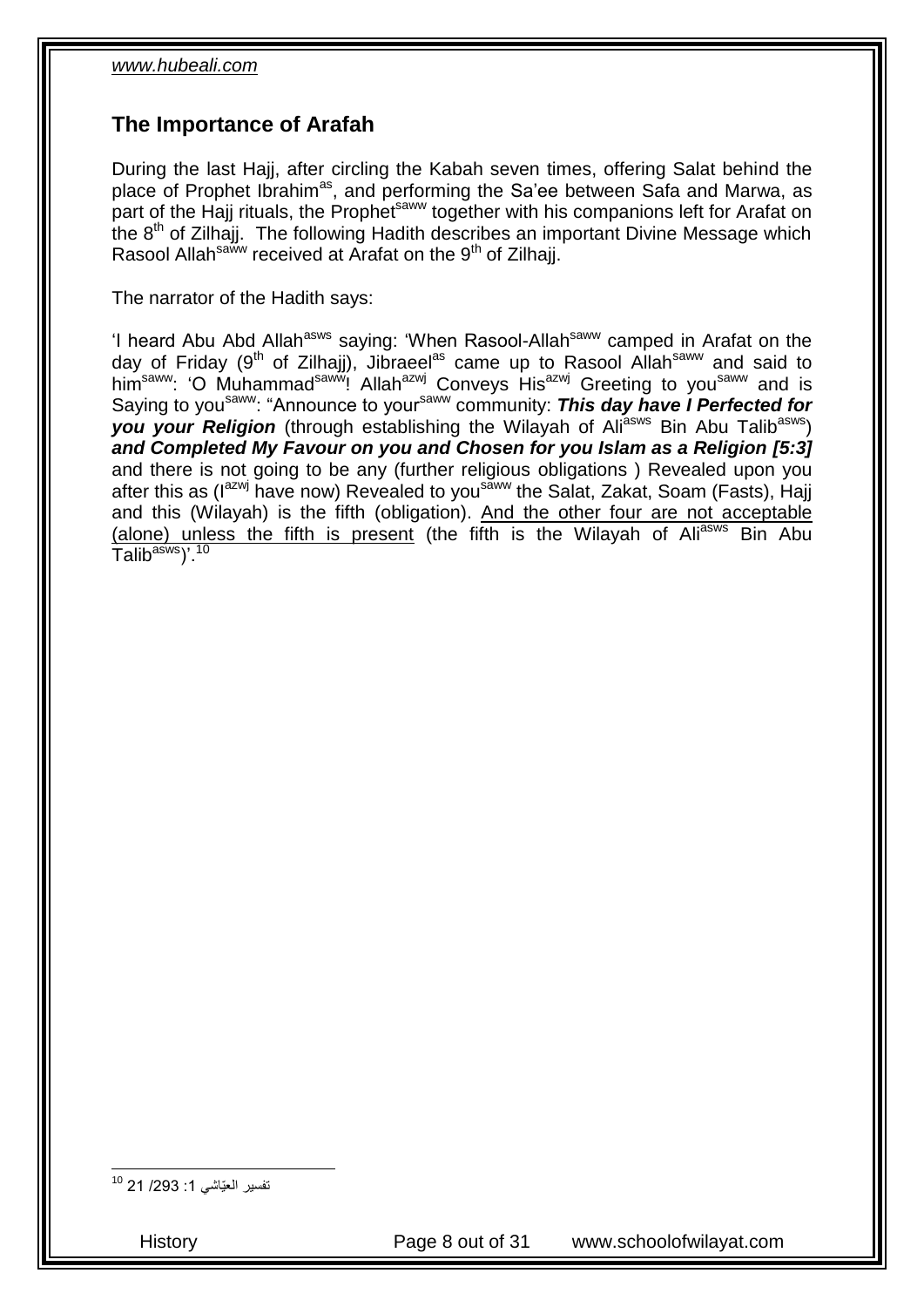#### <span id="page-8-0"></span>**Al-Ghadeer**

(It has been narrated) from Abu Ja'far<sup>asws</sup> (5<sup>th</sup> Imam<sup>asws</sup>): 'When the Rasool-Allah<sup>saww</sup> finished the Farewell Pilgrimage, this Verse was Revealed: *O Rasool! Deliver what has been Revealed unto you from your Lord; and if you do it not, then you have not delivered His Message, and Allah will Protect you from the people FIGURE 12 ISLACE THE MILLICE STRAIGHT OF THE FIGURE 15:67].* So the Rasool Allah<sup>saww</sup> called for the congregational Prayer (on the 18<sup>th</sup> of Zil-Hajj).

The people gathered and Rasool Allah<sup>saww</sup> said: 'Who is higher among you than your own selves?' They all said, 'Allah<sup>azwj</sup> and His<sup>azwj</sup> Rasool<sup>saww</sup>'. The Rasool Allah<sup>saww</sup> grabbed Ali<sup>asws</sup> Bin Abu Talib<sup>asws</sup> and said:

'For the ones for whom I<sup>saww</sup> am Mola (Master), for them, Ali<sup>asws</sup> is Mola! Our Allah<sup>azwj</sup>! Befriend the one who befriends him<sup>asws</sup>, and Do not favour the one who does not favour him<sup>asws</sup>, and Help the one who helps him<sup>asws</sup>, and Abandon the one who abandons him<sup>asws</sup>, for he<sup>asws</sup> is from me<sup>saww</sup> and I<sup>saww</sup> am from him<sup>asws</sup>, and he<sup>asws</sup> is to me what Haroun<sup>as</sup> was to Musa<sup>as</sup> except that there is no Prophet<sup>saww</sup> after mesaww'.

And it was the last Obligation which Allah<sup>azwj</sup> the High Obligated upon the community of Muhammad<sup>saww</sup>, then Allah<sup>azwj</sup> Revealed unto His<sup>azwj</sup> Prophetsaww:

*This day have I Perfected for you your Religion and Completed My Favour on you and Chosen for you Islam as a Religion*' *[5:3]*.

#### <span id="page-8-1"></span>**Amir-ul-Momineenasws's Sermon on** *Ghadeer-e-Khumm*

He<sup>asws</sup> (Amir-ul-Momineen<sup>asws</sup>) said in a sermon to people: 'l<sup>asws</sup> ask you to listen to the Words of Allah<sup>azwj</sup>

"O you who believes! Obey Allah and obey the Messenger and those in authority from among you" [4:59], and  $His^{azwj}$  Words: "Only Allah is your Guardian and His Rasool and those who believe, those who keep up the Prayers and pay the Zakat while they are bowing" [5:55], then Said: Are you reckoning that you would be left alone while Allah has not yet Known those of you who have struggled hard and do not take to any one besides Allah and His Rasool and the Believers as ones to confide in and rely upon?[9:16].

(Amir-ul-Momineen<sup>asws</sup> says) So the Rasool<sup>saww</sup> nominated me<sup>asws</sup> at *Ghadeer-e-Khumm* and hesaww said: 'Allahazwj Sent mesaww with a Message which constricted my<sup>saww</sup> chest as l<sup>saww</sup> could see that the people were not going to believe me<sup>saww</sup>. Allah<sup>azwj</sup> Told me<sup>saww</sup> that I<sup>saww</sup> should preach it or else Allah<sup>azwj</sup> would Punish me<sup>saww</sup>. So Arise O Ali<sup>asws</sup>! And the Rasool Allah<sup>saww</sup> announced that the people must follow Ali<sup>asws</sup>.

History Page 9 out of 31 www.schoolofwilayat.com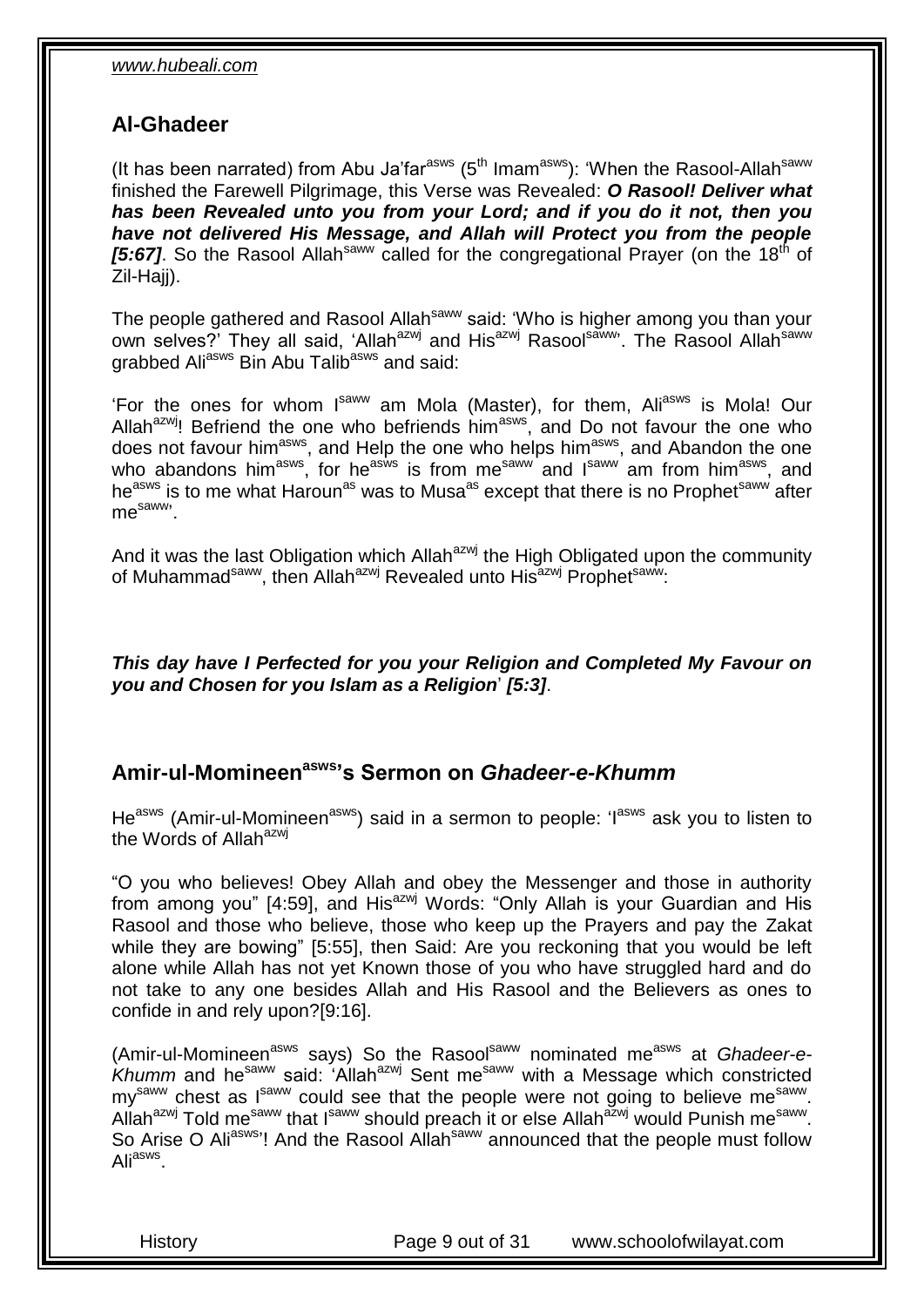So Salman Al-Farsy<sup>as</sup> stood up in front of the Rasool Allah<sup>saww</sup> and said, 'O Rasool Allah<sup>saww</sup>, how shall we submit to Ali<sup>asws</sup>?' Rasool Allah<sup>saww</sup> said: 'Be submissive to him<sup>asws</sup> like you are submissive to me<sup>saww</sup>. The one who sees that I<sup>saww</sup> am higher than him should see Ali<sup>asws</sup> as higher than himself'. Allah<sup>azwj</sup> Blessed and High Sent down: *This day have I Perfected for you your Religion and Completed My Favour on you and Chosen for you Islam as a Religion [5:3]*. So Salman Al-Farsy said, 'O Rasool Allahsaww, has this Verse Descended regarding Aliasws especially?' Rasool Allahsaww said: 'Indeed, it is regarding Aliasws, and regarding my<sup>saww</sup> successors up to the Day of Judgement' (the successors after Ali<sup>asws</sup>, in total, they are the 12 Imams $^{asws}$ ).

Then Rasool Allah<sup>saww</sup> said: 'O Salman, you and those who are present are witnesses of that, and those present should make it reach to the ones who are absent'. Salman Al-Farsy said, 'O Rasool Allah<sup>saww</sup>, explain it for us' (the Wilayah). So the Rasool Allah<sup>saww</sup> said: 'Ali<sup>asws</sup>, is my<sup>saww</sup> brother, and my<sup>saww</sup> Vizier, and my<sup>saww</sup> successor, and my<sup>saww</sup> inheritor, and my<sup>saww</sup> Caliph in my<sup>saww</sup> community, and the Guardian of every believer after me<sup>saww</sup>, and eleven Imams<sup>asws</sup> from his sons<sup>asws</sup> (after him<sup>asws</sup>). The first of them<sup>asws</sup> is my<sup>saww</sup> son Al-Hassan<sup>asws</sup>, then Al-Hussain<sup>asws</sup>, then nine from the sons<sup>asws</sup> of Al-Hussain<sup>asws</sup>, one after the other. The Quran is with them<sup>asws</sup> and they<sup>asws</sup> are with the Quran. Neither will it separate from them<sup>asws</sup> nor will they separate from it until they<sup>asws</sup> return to the Fountain'.

O you people! Isaww have made known to you your 'Master' and your Imam<sup>asws</sup> after mesaww; your evidence and your guide. He<sup>asws</sup> is Ali<sup>asws</sup> Bin Abu Talib<sup>asws</sup> and he<sup>asws</sup> is among you at the status that  $I<sup>saww</sup>$  am among you. So emulate him<sup>asws</sup> (do his<sup>asws</sup> Taqleed), and obey him<sup>asws</sup> in all of your affairs, for in his<sup>asws</sup> possession is what Allah<sup>azwj</sup> has Taught me<sup>saww</sup>, and Ordered for me<sup>saww</sup>, and I<sup>saww</sup> have made it known to him<sup>asws</sup>, and I<sup>saww</sup> am letting you know that it is with him<sup>asws</sup>. So ask him<sup>asws</sup> and learn from him<sup>asws</sup> and from the successors<sup>asws</sup> after him<sup>asws</sup>, and do not try to teach them<sup>asws</sup> nor go in front of them<sup>asws</sup> nor be left behind them<sup>asws</sup>, for they<sup>asws</sup> are with the 'Haq' (truth) and the 'Haq' is with them<sup>asws</sup>, neither will they<sup>asws</sup> leave it nor will it leave them<sup>asws, 11</sup>

(After listening to Amir-ul-Momineen<sup>asws</sup> talk about this event) Twelve men from the people of Badr (the companions of Rasool Allah<sup>saww</sup> who were with him<sup>saww</sup> at the battle of Badr) stood up and said, 'We testify that we heard that from the Rasool Allah<sup>saww</sup> exactly as you<sup>asws</sup> have said it, you<sup>asws</sup> have not added anything nor have you<sup>asws</sup> missed a single letter and the Rasool Allah<sup>saww</sup> made us witnesses on that'. And then seventy men from those present said; 'We also heard those words but did not memorise all of it, but these twelve witnesses (that did memorise it) are our good (trustworthy) ones, and the best ones of us'. So Aliasws said: 'You have spoken the truth. It is not possible for everyone to be memorisers, some of them are better at memorising than the others'.

History Page 10 out of 31 www.schoolofwilayat.com

<sup>1</sup>  $11$  Kitab Suleym Bin Qays Al Hilali - H 25 (Extract)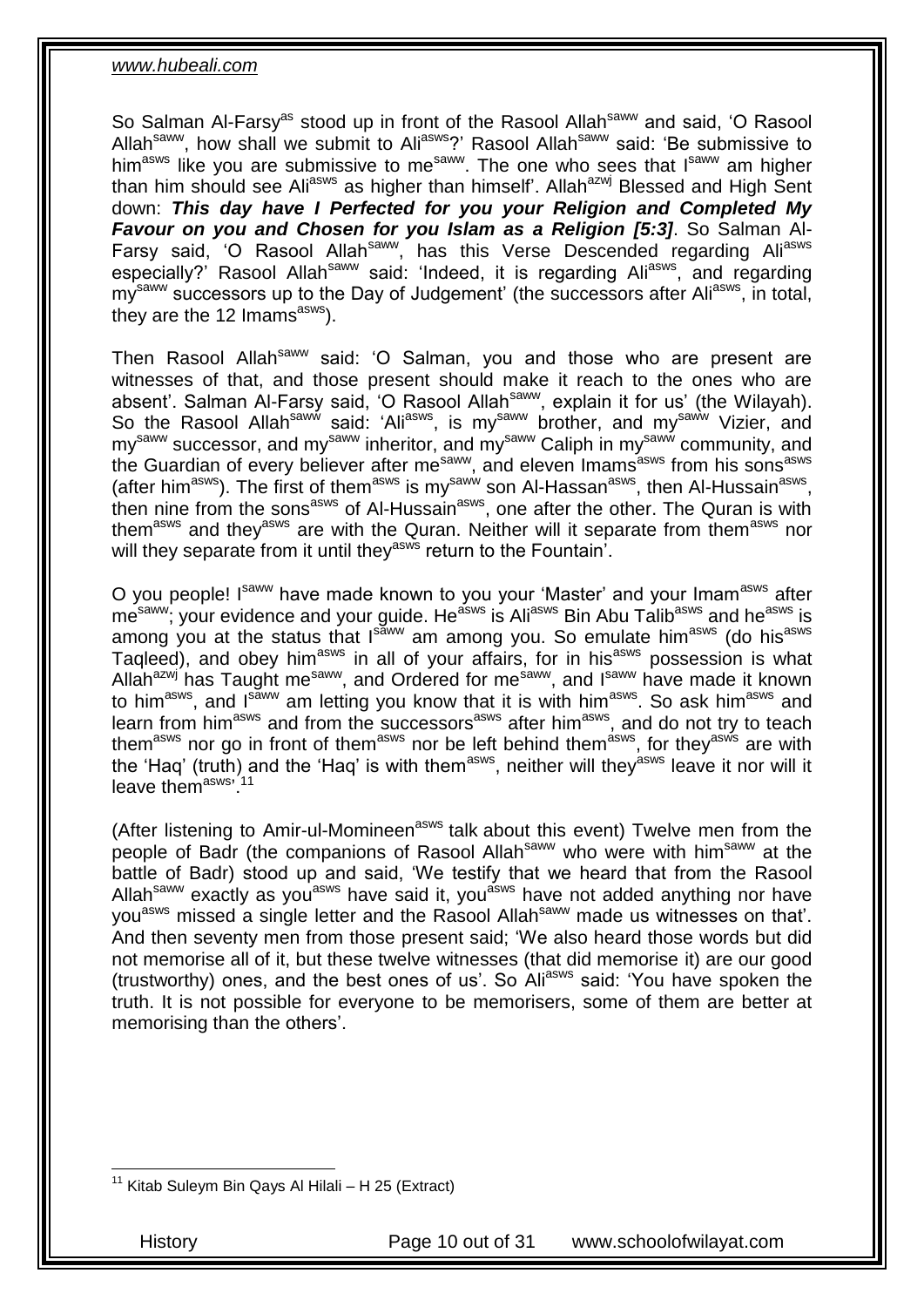## <span id="page-10-0"></span>**Allahazwj's Wrath on a Doubter:**

The narrator of the Hadith says:

'Ja'far<sup>asws</sup> Bin Muhammad Al-Sadiq<sup>asws</sup>, (the 6<sup>th</sup> Imam<sup>asws</sup>) says: 'When the Rasool-Allahsaww nominated Aliasws on the Day of *Ghadeer-e-Khumm* and said: 'The one for whom I<sup>saww</sup> am Master, for him, Ali<sup>asws</sup> is his Master (من كنت مولاه فعلي مولاه), that became common knowledge in the country. Then Al-No'man Al-Haris Al-Fahry came to the Prophet<sup>saww</sup> and said, 'You<sup>saww</sup> commanded us from Allah<sup>azwj</sup> that we should testify that there is no god except for Allah<sup>azwj</sup>, and that you<sup>saww</sup> are the Rasool-Allah<sup>saww</sup>, and commanded us for the Jihad, and the Hajj, and the Fasts, and the Salat, and the Zakat, so we accepted these, but you<sup>saww</sup> are not happy until you<sup>saww</sup> nominate this boy - is this from you<sup>saww</sup> or a Command from Allah<sup>azwj</sup>?' The Rasool Allah<sup>saww</sup> said: 'Yes, this is from Allah<sup>azwj</sup>'.

So Al-No'man Bin Al-Haris turned around and he said, 'O Allah<sup>azwj</sup>! If this is the Truth from You<sup>azwj</sup>, let stones rain upon us from the sky!' So Allah<sup>azwj</sup> Stoned him upon his head, and it killed him. And Allah<sup>azwj</sup> Revealed the verse: **A questioner asked for** *the Punishment to befall [70:1]*<sup>12</sup>

#### <span id="page-10-1"></span>**Objection of Umar on the Day of** *Ghadeer-e-Khum*

Umar and a companion were present on the Day of *Ghadeer-e-Khum*. Umar said, 'He<sup>saww</sup> never misses an opportunity to elevate (the status of) his<sup>saww</sup> relative'. Then the companion said, 'He<sup>saww</sup> never misses an opportunity to elevate the son<sup>asws</sup> of his<sup>saww</sup> uncle<sup>asws</sup>... no, by Allah<sup>azwj</sup>, I will not listen to him<sup>ásws</sup>, nor will I obey him<sup>asws</sup> ever'. Then he (the companion) left. So Allah<sup>azwj</sup> Revealed "So he did not accept the *truth, nor did he pray, [75:31] But called the truth a lie and turned (his) back, [75:33] Then he went to his followers, walking away in arrogance [75:32]. Nearer to you (is destruction) and nearer, [75:34] Again (consider how) nearer it is to you and nearer [75:35]."<sup>13</sup>*

1

<sup>(</sup>مجمع البيان 10: 529.) <sup>12</sup>

 $13$  Kitab Sulaym Bin Qays Al Hilali – H 14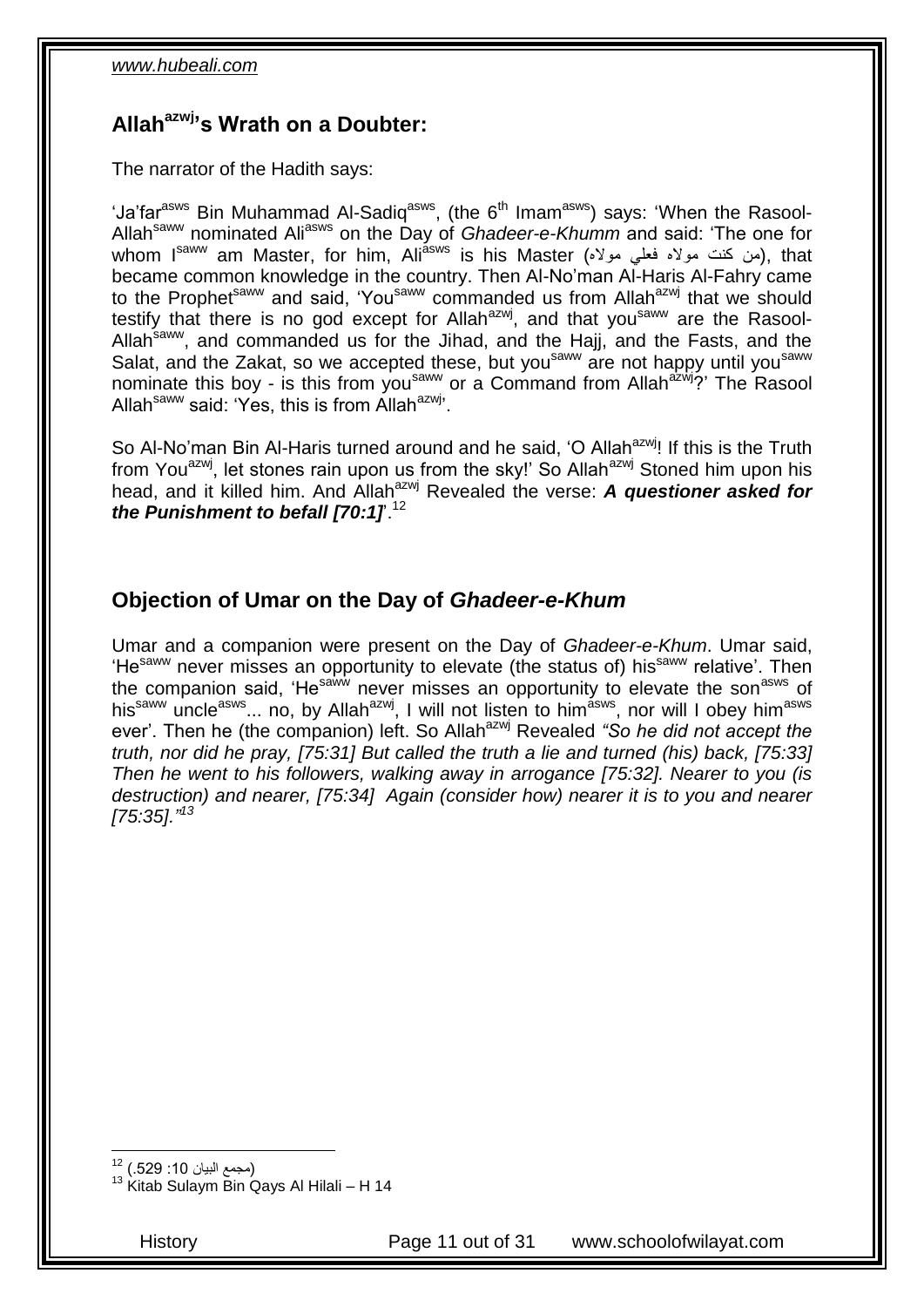#### <span id="page-11-0"></span>**Shahadat of Rasool Allahsaww**

After performing the last Hajj, Rasool Allah<sup>saww</sup> left this world in less than three months, on the 28th of Safar.

The narrator of the Hadith says that before his<sup>saww</sup> shahadat, the Rasool Allah<sup>saww</sup> reminded the people of what he<sup>saww</sup> had said before: 'O you people! When I<sup>saww</sup> am martyred, (remember that) Ali<sup>asws</sup> is higher to the believers than their own selves. When Aliasivs is martyred, my<sup>saww</sup> son Al-Hassan<sup>asws</sup> is higher to the believers than their own selves. When Al-Hassan<sup>asws</sup> is martyred, my<sup>saww</sup> son<sup>asws</sup> Al-Hussain is higher to the believers than their own selves. When my<sup>saww</sup> son<sup>asws</sup> Al-Hussain<sup>asws</sup> is martyred, my<sup>saww</sup> son Ali<sup>asws</sup> Bin Al-Hussain<sup>asws</sup> is higher to the believers than their own selves. There is not for anyone with them<sup>asws</sup> in the command'.

Aliasws Bin Abu Talib<sup>asws</sup> stood up, he<sup>asws</sup> was weeping and he<sup>asws</sup> said: 'May my<sup>asws</sup> mother<sup>asws</sup> and my<sup>asws</sup> father<sup>asws</sup> be sacrificed for you<sup>saww</sup>, O Prophet<sup>saww</sup> of Allah<sup>azwj</sup>, will you<sup>saww</sup> be martyred?' He<sup>saww</sup> said: 'Yes, Isaww will be made a martyr by being poisoned, and you<sup>asws</sup> will be killed by the sword and your<sup>asws</sup> beard will be dyed from the blood of your<sup>asws</sup> head, and my<sup>saww</sup> son Al-Hassan<sup>asws</sup> will be killed by the poison, and my<sup>saww</sup> son<sup>asws</sup> Al-Hussain<sup>asws</sup> will be killed by the sword, and he<sup>asws'</sup> will be killed by a tyrant son of a tyrant, one whose lineage is in doubt (Da'iy), a hypocrite son of a hypocrite'.<sup>14</sup>

## <span id="page-11-1"></span>**The Departure of Rasool Allahsaww's Soul:**

In a Hadith, Rasool-Allah<sup>saww</sup> said: 'O Abu Dahrr<sup>ar</sup>! When Isaww was Ascended to the sky. Isaww passed by an Angel seated upon a bed of Light. On his head was a crown of Noor (Light). One of his legs was in the East and the other in the West, and between his hands was a tablet in which he was looking into. And the world, all of it was in front of his eyes, and the creatures between his knees, and his hands reached the East and the West. So Isaww said: 'O Jibraeel<sup>as</sup>, who is this Angel of my<sup>saww</sup> Lord<sup>azwj</sup>?

He<sup>as</sup> said: 'This is 'Azraeel', the Angel of Death'. Isaww approached, he greeted, so Isaww said: 'Peace be upon you, mysaww beloved Angel of Death'. So he said: 'And peace be upon you<sup>saww</sup> O Ahmad<sup>saww</sup>. And how is your<sup>saww</sup> cousin<sup>asws</sup> Ali<sup>asws</sup> Bin Abu Talib<sup>asws</sup>?' So I<sup>saww</sup> said: 'And you<sup>saww</sup> know my<sup>saww'</sup> cousin<sup>asws</sup>?' Azraeel replied: 'And how can I not know him<sup>asws</sup>? Allah<sup>azwj</sup> has Allocated me to capture the souls except for your<sup>saww</sup> soul and the soul of Ali<sup>asws</sup> Bin Abu Talib<sup>asws</sup>, for Allah<sup>azwj</sup> will Make both of you<sup>asws</sup> to pass away by His<sup>azwj</sup> Desire'.<sup>15</sup>

1

<sup>&</sup>lt;sup>14</sup> Sulaym ibn Qais Hilali, Hadith no. 42<br><sup>15</sup> .236 :2 المناقب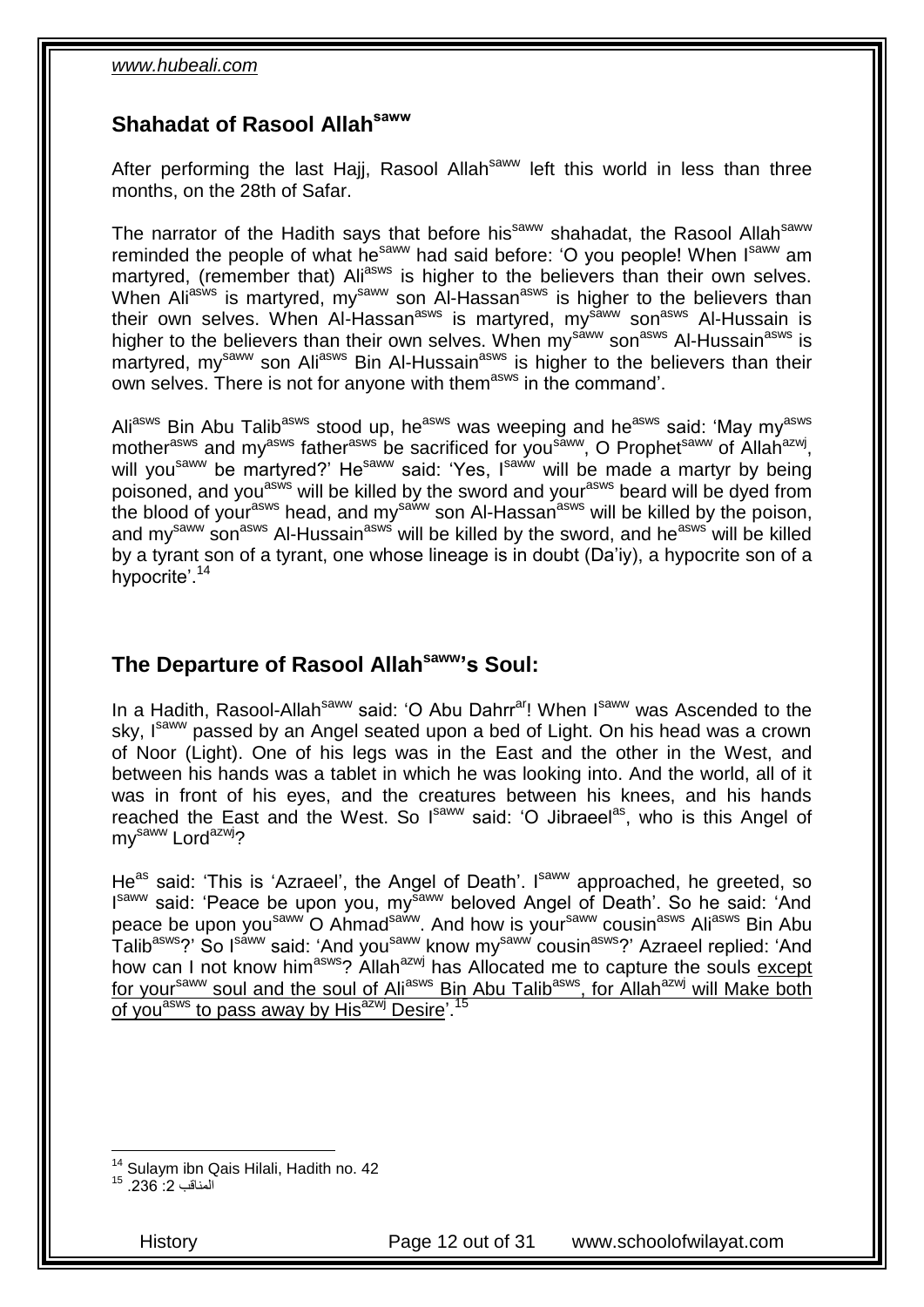## <span id="page-12-0"></span>**The washing of the Rasool Allahsaww before Burial**

When the Rasool Allah<sup>saww</sup> passed away, he<sup>saww</sup> made a will to Ali<sup>asws</sup> that said no one should wash him<sup>saww</sup> apart from Ali<sup>asws</sup>, and that there is no one who could look at the body parts of the Rasool Allah<sup>saww</sup> without losing his eyesight. Ali<sup>asws</sup> said: 'O Rasool Allah<sup>saww</sup>, who will be helping me<sup>asws</sup> wash you<sup>saww</sup>?<sup>'</sup> The Rasool Allah<sup>saww</sup> said: 'Jibraeel and the armies of Angels'. Ali<sup>asws</sup> washed him<sup>saww</sup> and Fazl Bin Abbas, with his eyes covered, poured the water and the Angels were able to turn him<sup>saww</sup> whenever was needed.<sup>16</sup>

 $16$  Kitab Sulaym Bin Qays Al Hilali – H 3

1

History Page 13 out of 31 www.schoolofwilayat.com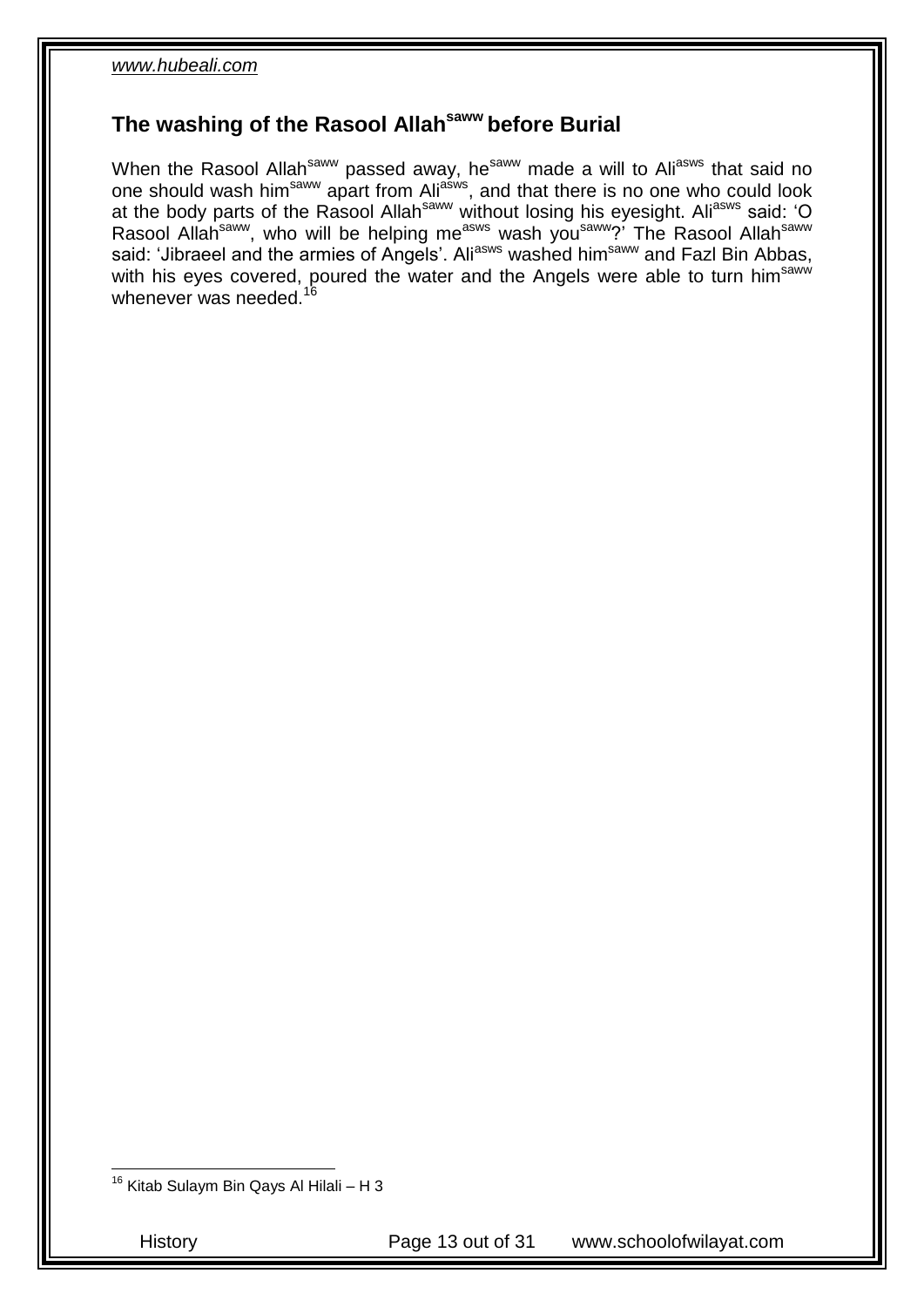## <span id="page-13-0"></span>**The Appointment of Abu Bakr**

It is reported from Sulaym Bin Qays (a companion of Amir-ul-Momineen who compiled the first book of Shia Ahadith) who says, 'I heard Salman Al-Farsy<sup>ra</sup> say, 'When the Rasool Allahsaww passed away, the people began arguing for the Caliphate (position of leadership.)

Salman<sup>ra</sup> said, 'I<sup>ra</sup> informed Ali<sup>asws</sup> of what the people had done whilst he<sup>asws</sup> was washing the Rasool Allah<sup>saww</sup> (for burial) and I<sup>ra</sup> said that, 'Abu Bakr is currently on the Pulpit of the Rasool Allah<sup>saww</sup>, and the people are pledging allegiance (doing Bayt) to him with both of their hands, right and left'. Ali<sup>asws</sup> said: 'O Salman<sup>ra</sup>, do you know who was the first one to do Baayt to him on the Pulpit of Rasool Allah<sup>saww</sup>?' I said, I<sup>ra</sup> saw an old person leaning on a staff climb upon the Pulpit first and he said whilst weeping, 'Praise is due to Allah<sup>azwj</sup> who did not Cause me<sup>la</sup> to die until I<sup>la</sup> saw you in this place. Extend your hand!' He extended his hand, and he<sup>la</sup> paid allegiance to him, then said, 'This day is like the day of Adam<sup>as</sup>', then he<sup>la</sup> came down and went out of the Masjid'. Ali<sup>asws</sup> said: 'O Salman<sup>ra</sup>, do you know who he<sup>la</sup> was?' I<sup>ra</sup> said, 'No, but his<sup>la</sup> talk displeased me<sup>ra</sup>, it was as if he<sup>la</sup> was gloating at the passing away of Rasool Allah<sup>saww</sup>'. Ali<sup>asws</sup> said: 'That was Iblees<sup>la</sup> (Satan) may the Curse of Allah<sup>azwj</sup> be upon him<sup>la</sup>.

Salman<sup>ra</sup> said, 'When it was night time, Ali<sup>asws</sup> made Syeda Fatima<sup>asws</sup> ride on a mule, and took both of his<sup>asws</sup> sons<sup>asws</sup>, Al-Hassan<sup>asws</sup> and Al-Hussain<sup>asws</sup> by their<sup>asws</sup> by their<sup>asws</sup> hands. He<sup>asws</sup> came up to the people. He<sup>asws</sup> reminded them of his<sup>asws</sup> rights, and called upon them to come help him<sup>asws</sup>. No one answered his<sup>asws</sup> call for this except for forty-four of them. He<sup>asws</sup> ordered them to shave off their heads and come over the next morning with their weapons to pay allegiance to death. No one was faithful to it except for four. I said to Salman<sup>ra</sup>, 'Who were the four?' He<sup>ra</sup> said, 'I<sup>ra</sup>, and Abu Dharr<sup>ra</sup>, and Miqdad<sup>ra</sup> and Zubayr Bin Al-Awaam'. Then Ali<sup>asws</sup> went back to the ones who did not help on the second night and urged them to help. They said, 'Tomorrow morning'. Not one of them came to him<sup>asws</sup> except for us. Then he<sup>asws</sup> went to them on the third night. No one came to him<sup>asws</sup> apart from us'.

Ali<sup>asws</sup> started collecting the verses of the Quran to present it to the people. When he<sup>asws</sup> saw their treachery and their lack of loyalty to him<sup>asws</sup>, he<sup>asws</sup> turned towards the Quran to collect it. He<sup>asws</sup> did not come out from his<sup>asws</sup> house until he<sup>asws</sup> had collected all the verses, which were written on the paper, wood and skin. When he<sup>asws</sup> had collected the whole of it, he<sup>asws</sup> began to write it using his<sup>asws</sup> own hand. He<sup>asws</sup> wrote it in the order in which the verses were Revealed with its explanation. Abu Bakr sent for him<sup>asws</sup> to come and pay allegiance to him. Ali<sup>asws</sup> sent a message to him saying: 'l<sup>asws</sup> am busy and have taken it upon myself<sup>asws</sup> that l<sup>asws</sup> shall not leave until lasws have collected all the verses and compiled them into the Quran'.

So they left him<sup>asws</sup> alone for a few days. He<sup>asws</sup> compiled the Quran in one piece of cloth and sealed it, then came out to the people who had gathered around Abu Bakr in the Masjid of the Rasool Allah<sup>saww</sup>. Ali<sup>asws</sup> called out in a loud voice: 'O you people! Since the passing away of Rasool Allah<sup>saww</sup>, lasws have been preoccupied with his<sup>saww</sup> washing, then with the Quran, and l<sup>asws</sup> did not cease until l<sup>asws</sup> had collected all of it in this one cloth. There is no Verse that Allah<sup>azwj</sup> the High has Sent down on the Rasool Allah<sup>azwj</sup> that l<sup>asws</sup> have not collected and the Rasool Allah<sup>saww</sup> has read every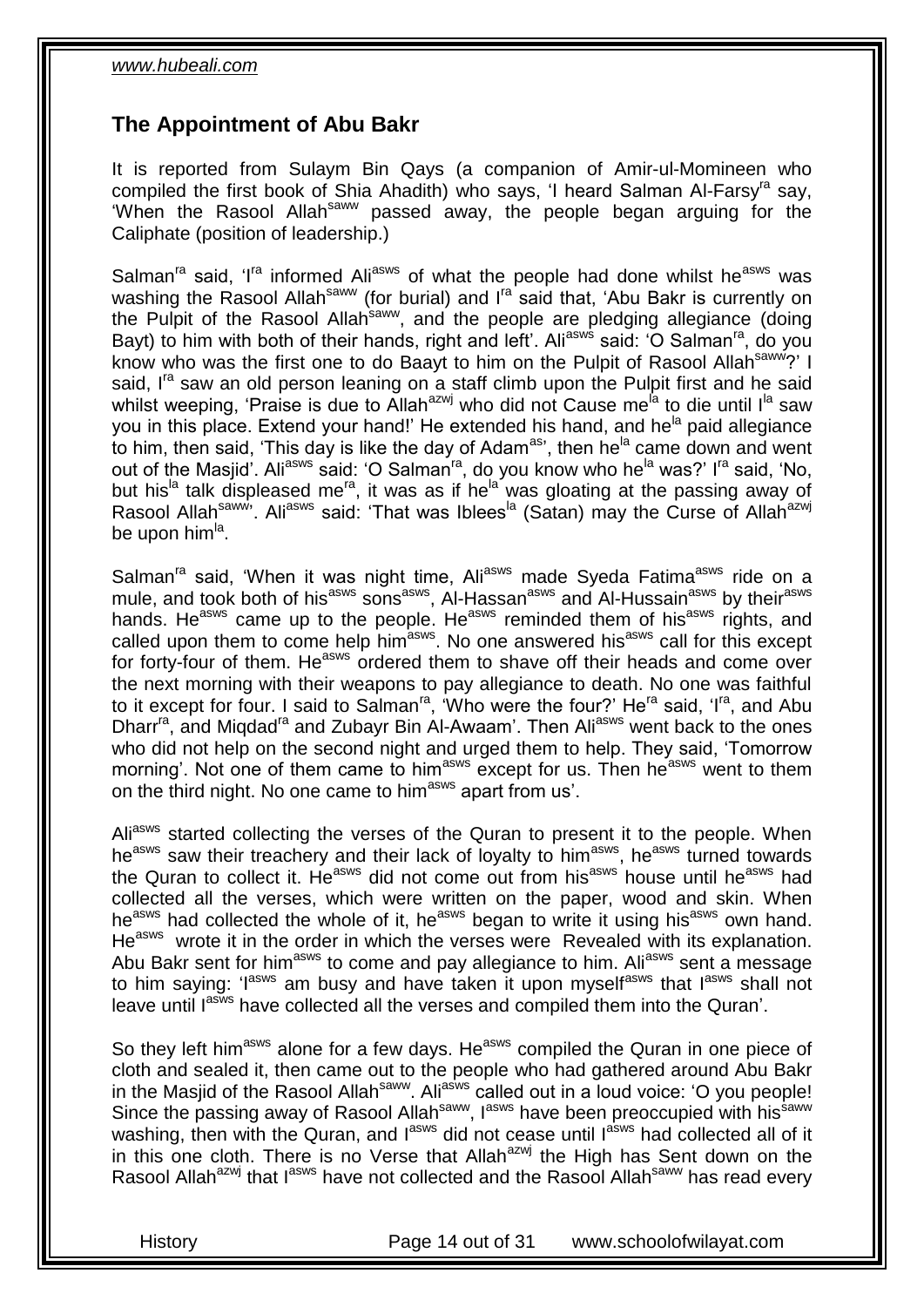Verse to me<sup>asws</sup> and explained it me<sup>asws</sup>'. Then Ali<sup>asws</sup> said to them: '(I have told you all this) in case you say tomorrow that *"Surely we were unware of this" [7:172]*. Then Aliasws said to them: "(I have told you all this) in case you say on the Day of Judgement that l<sup>asws</sup> did not call you to help me<sup>asws</sup> and did not remind you of my<sup>asws</sup> right, and did not call you to the Book of Allah<sup>azwj</sup> from its opening up to its end'. Umar said, 'What we have from the Quran is sufficient for us, but rather, you<sup>asws</sup> are calling us to yourself<sup>asws</sup>'. Then Ali<sup>asws</sup> entered his<sup>asws</sup> house'.<sup>17</sup>

<sup>17</sup> Kitab Sulaym Bin Qays Al Hilali – H 4

1

History Page 15 out of 31 www.schoolofwilayat.com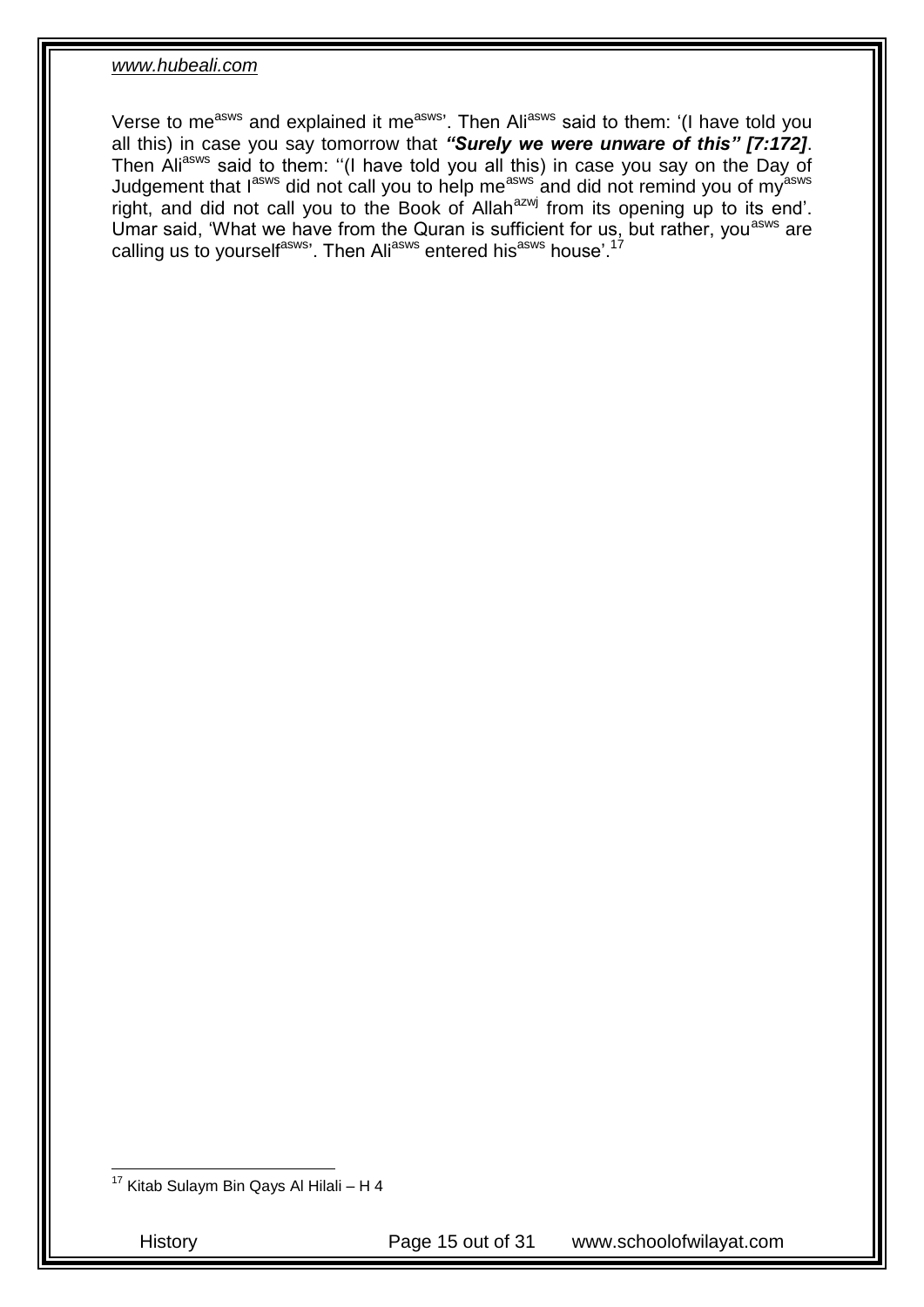#### <span id="page-15-0"></span>**The Muslims of Medina Burn the Door of Syeda***asws*

It is reported from Sulaym Bin Qays who says: Umar said to Abu Bakr, 'Send a message to Ali<sup>asws</sup> to do Baayt (pay allegiance), for there is nothing in this Caliphate (leadership) until your rule will be established, this can only happen if Ali<sup>asws</sup> does your Baayt.

Abu Bakr sent a messenger to Aliasws to say: 'Answer to the Caliph of the Rasool Allah<sup>saww</sup>'. Ali<sup>asws</sup> replied to the messenger: 'Glory be to Allah<sup>azwj</sup>, with what speed you have forged this lie, Abu Bakr knows and those that surround him know that Allah<sup>azwj</sup> and His<sup>azwj</sup> Messenger<sup>saww</sup> did not appoint a Caliph other than myself<sup>asws</sup>'. The messenger went and informed him (Abu Bakr) of what Ali<sup>asws</sup> had said to him.

Abu Bakr said, 'tell Ali<sup>asws</sup> to 'Answer to the Amir-ul-Momineen Abu Bakr'. The messenger came to Aliasws, and informed him of what Abu Bakr had said. Aliasws said to him: 'Glory be to Allah<sup>azwj</sup>, by Allah<sup>azwj</sup> it has not been long and already he has forgotten. By Allah<sup>azwj</sup>, Abu Bakr knows that this title cannot be used by anyone except for me<sup>asws</sup> and the Rasool Allah<sup>saww</sup> has ordered it and he<sup>saww</sup> saluted me<sup>asws</sup> as Amir-ul-Momineen. Abu Bakr and his companion Umar were among those seven (people) who inquired by saying, 'Is this truth from Allah<sup>azwj</sup> and His<sup>azwj</sup> Prophet<sup>saww</sup>?' Rasool Allah<sup>saww</sup> said to them: 'Yes, the truth. The truth from Allah<sup>azwj</sup> and from His<sup>azwj</sup> Messenger<sup>saww</sup> is that Ali<sup>asws</sup> is Amir-ul-Momineen the Chief of the Muslims, and the standard bearer. Allah<sup>azwj</sup> the Mighty and Majestic will Make him<sup>asws</sup> to be seated on the Day of Judgement on the Path. He<sup>asws</sup> will make his<sup>asws</sup> friends enter the Paradise and his<sup>asws</sup> enemies will enter the Fire'. The messenger returned and informed him of what he<sup>asws</sup> had said. He kept quiet from him after that day.

When Ali<sup>asws</sup> saw how the people had abandoned him<sup>asws</sup> and had gathered around Abu Bakr, showing obedience to him and praising him, he<sup>asws</sup> decided to stay at his<sup>asws</sup> house.

(After a few days) Umar said to Abu Bakr, 'What is preventing you from sending someone to Ali<sup>asws</sup> for the Baayt (allegiance)? There is no one remaining who needs to pledge allegiance except Aliasws and his four companions. Abu Bakr was more thoughtful of the two and had more foresight of the two, and the other one (Umar) was more short-tempered, hard-hearted and more oppressive of the two. Abu Bakr said, 'Who shall we sent to him<sup>asws</sup>?' Umar said, 'We should send to him<sup>asws</sup> Qunfuz, a man who was rude, muscular and short-tempered.<sup>18</sup>

Abu Bakr, therefore, sent Qunfuz and some companions of the 'Al-Ansar' with him to the door of Ali<sup>asws</sup>. They sought permission from Ali<sup>asws</sup> to enter the house but Ali<sup>asws</sup> did not permit them. The companions of Qunfuz returned to Abu Bakr and Umar – and they were both seated in the Masjid with the people were around them. They said, 'Ali<sup>asws</sup> is not permitting us'. Umar said, 'Go, if he<sup>asws</sup> gives you permission, and if not, enter without permission. They rushed back. They sought permission. At this time, Ali<sup>asws</sup>' wife Syeda Bint-e-Muhammad<sup>asws</sup> said, 'Get out of here all of you, you cannot enter my<sup>asws</sup> house without my<sup>asws</sup> permission!' They returned, but Qunfuz the

<sup>1</sup> <sup>18</sup> He was freed by the Messenger of Allah<sup>saww</sup> after the conquest of Mecca.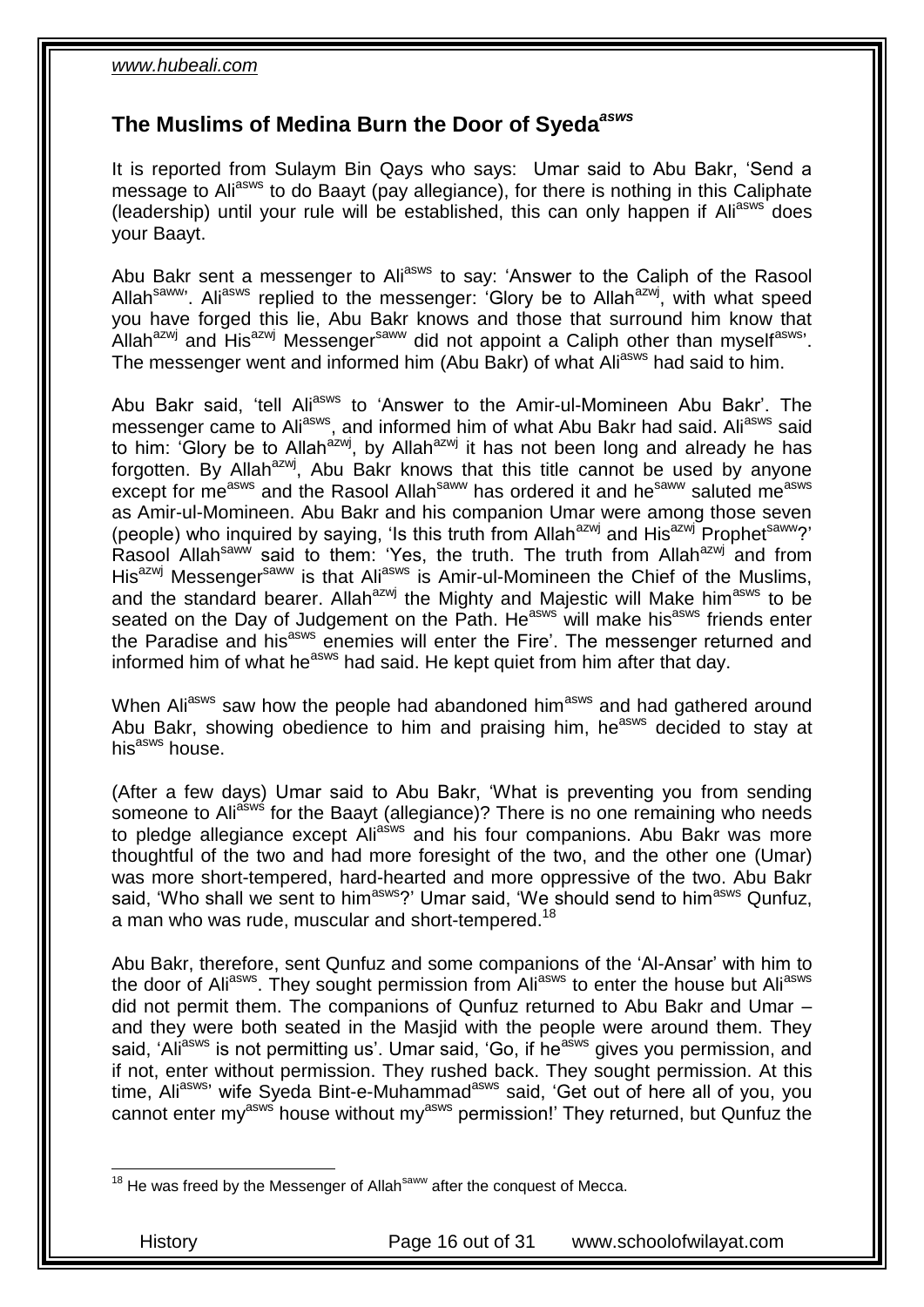accursed, remained persistent. They said (to Abu Bakr and Umar), 'Syeda<sup>asws</sup> told us to get out of her<sup>asws</sup> house, for we entered without permission'.

Umar got angry and he ordered the people around him to carry firewood and Umar carried it with them. They went around the home of Aliasws and Syeda<sup>asws</sup> and their<sup>asws</sup> two sons<sup>asws</sup>. Then Umar called out until Ali<sup>asws</sup> and Syeda<sup>asws</sup> heard, 'By Allah<sup>azwj</sup>, Come out to us, O Ali<sup>asws</sup> and do Baayt to the Caliph of Rasool Allah<sup>saww</sup>, or else we will burn down your<sup>asws</sup> house upon you<sup>asws</sup>. Syeda<sup>asws</sup> said: 'O Umar, what have you got to do with us<sup>asws</sup>?' He said, 'Open the door or else we will burn down your<sup>asws</sup> house upon you<sup>asws</sup>'.

Syeda<sup>asws</sup> said: 'O Umar, do you not fear Allah<sup>azwj</sup> for you want to enter into my<sup>asws</sup> house?' He refused to leave. And Umar called for the fire. He set fire to the door, then pushed it and entered. Syeda<sup>asws</sup> confronted him and shouted: 'O my<sup>asws</sup> father<sup>saww</sup>, Ya Rasool Allah<sup>saww</sup>! Umar raised his sword, and it was in its sheath, and hit her<sup>asws</sup> with it on her<sup>asws</sup> side. Syeda<sup>asws</sup> screamed: 'O my<sup>asws</sup> father!' He raised the whip. He struck Syeda<sup>asws</sup> with it on her<sup>asws</sup> arm. Syeda<sup>asws</sup> called out: 'Ya Rasool Allah<sup>saww</sup>! Abu Bakr and Umar have done evil after you<sup>saww</sup>!'

At this point, Ali<sup>asws</sup> leapt up and grabbed him by the collar and pushed him away. He fell and injured his neck and nose. Ali<sup>asws</sup> intended to kill him but recalled the words of the Rasool Allah<sup>saww</sup> that he<sup>asws</sup> must observe patience. Ali<sup>asws</sup> said: 'By Allah<sup>azwj</sup> Who has Honoured Muhammad<sup>saww</sup> with Prophet-hood, you should have known that you could not enter my<sup>asws</sup> house'.

Umar yelled out for help. The people came over and entered the house so Ali<sup>asws</sup> reached for his<sup>asws</sup> sword. Qunfuz feared that Ali<sup>asws</sup> would use his<sup>asws</sup> sword, having known of his<sup>asws</sup> bravery and determination so he returned to Abu Bakr. Abu Bakr said to Qunfuz, 'Return, and see if he<sup>asws</sup> comes out, or else break down his<sup>asws</sup> house, and if he<sup>asws</sup> still refuses, burn down his<sup>asws</sup> house upon him<sup>asws</sup>.

Qunfuz the accursed returned. He and his companions entered without permission, and Aliasws reached for his<sup>asws</sup> sword. They got to him<sup>asws</sup> first and they captured him<sup>asws</sup> as there were many of them. Some of them took their swords out, grabbed him<sup>asws</sup> and seized him<sup>asws</sup>. They put a rope around his<sup>asws</sup> neck.

Syeda<sup>asws</sup> came in between him<sup>asws</sup> and them near the door of the house. Umar had sent him with a message, 'If Fatima<sup>asws</sup> comes between you and him<sup>asws</sup>, hit her<sup>asws</sup>. Qunfuz, may Allah<sup>azwj</sup> Curse him, forced her<sup>asws</sup> to take refuge behind the door of her<sup>asws</sup> house, and he pushed it. The ribs on her<sup>asws</sup> side broke, and as a result of which Mohsin<sup>asws</sup> was martyred. Qunfuz, the accursed, struck Syeda<sup>asws</sup> with the whip, she fell unconscious and on her<sup>asws</sup> shoulder was a mark from the whip when she<sup>asws</sup> passed away. Syeda<sup>asws</sup> did not cease being bed-ridden as a result, until she<sup>asws</sup> passed away from that as a martyr. May Allah<sup>azwj</sup> Curse Qunfuz and the one who sent him'.

Then they dragged Ali<sup>asws</sup> in a cruel manner until they ended him<sup>asws</sup> up to Abu Bakr, and Umar was standing ready with his sword and the rest of the people were seated around Abu Bakr, ready with their weapons.

History Page 17 out of 31 www.schoolofwilayat.com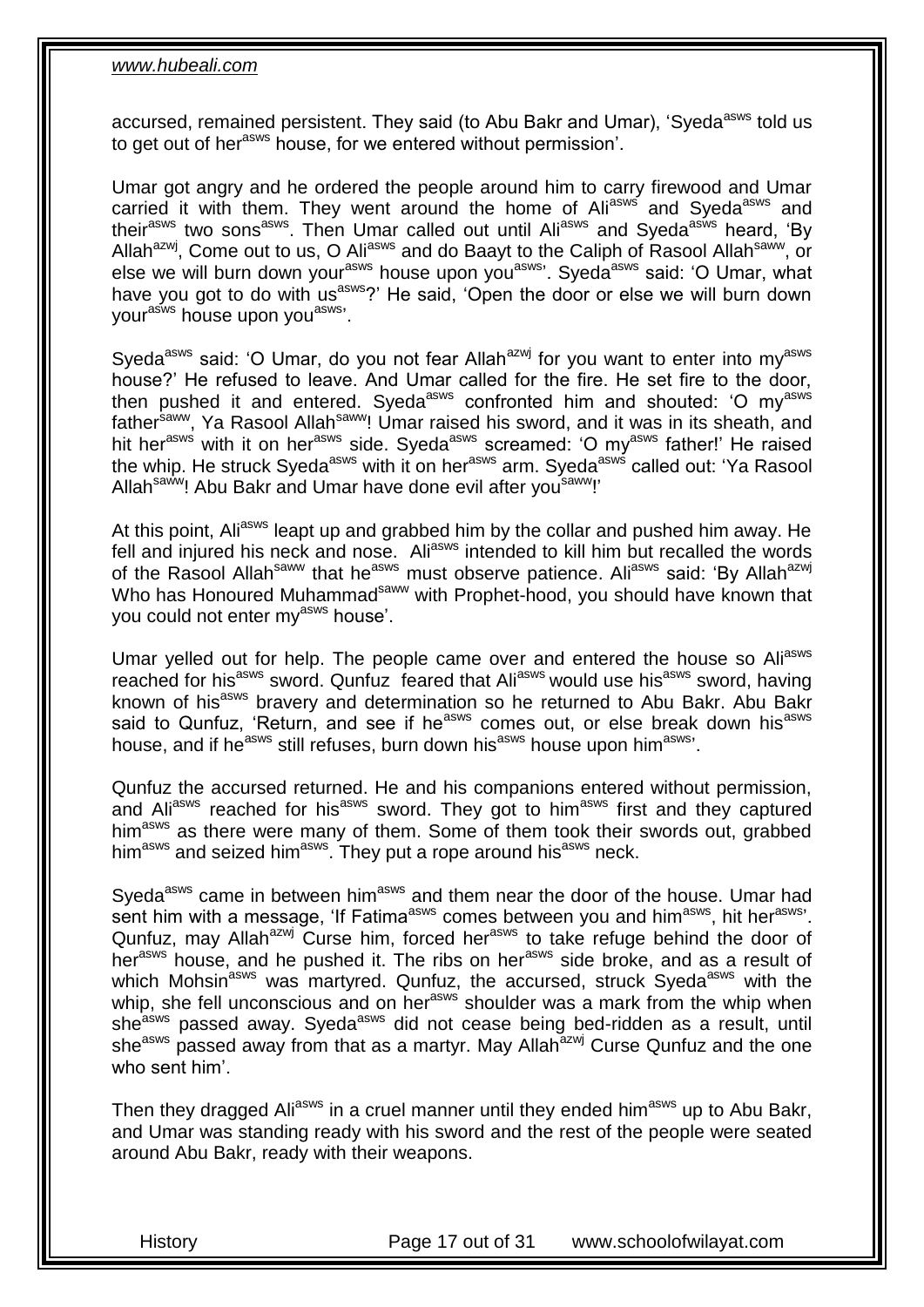#### <span id="page-17-0"></span>**The entry into the House of Syeda Fatimaasws without permission**

Sulaym Bin Qays says, I said to Salman<sup>ra</sup>, 'They entered into the House of Fatima<sup>asws</sup> without permission?' He<sup>ra</sup> said, 'Yes, by Allah<sup>azwj</sup>, and she<sup>asws</sup> did not have a veil on herasws. Sheasws called out: 'O fathersaww! O Messenger of Allahsaww! O father<sup>saww</sup>! Abu Bakr and Umar have done evil after you<sup>saww</sup>, (they did this) even before your<sup>saww</sup> eyes had closed in your<sup>saww</sup> grave' - Syeda<sup>asws</sup> had called out in a loud voice. I saw Abu Bakr and those around him crying, and there was none among them except that he wept apart from Umar, and Khalid Bin Waleed, and Al-Mugheira Bin Shayba; and Umar was saying, 'We have nothing to do with women and their opinions'.

## <span id="page-17-1"></span>**Amir-ul-Momineenasws establishes hisasws argument on the Quraysh**

They took Aliasws to Abu Bakr, and he<sup>asws</sup> was saying, 'But, by Allah<sup>azwj</sup>, if my<sup>asws</sup> sword was present in my<sup>asws</sup> hands and had lasws decided to fight, you would have never arrived here. And if there had been the forty men (in my support) lasws would have been able to scare away your group, may Allah<sup>azwj</sup> Curse the people who paid allegiance to me<sup>asws</sup> and then abandoned me<sup>asws</sup>. When Abu Bakr saw him<sup>asws</sup>, he shouted, 'Release him<sup>asws</sup>!' Ali<sup>asws</sup> said: 'O Abu Bakr, with what ease you have gone against the Rasool Allah<sup>saww</sup>? With what right, and with which status have you called the people to your allegiance?' Did you not pay allegiance to me<sup>asws</sup> only a short while ago by the order of Rasool Allah<sup>azwj</sup>?'

Umar shouted at Ali<sup>asws</sup>, 'Pay allegiance'. Ali<sup>asws</sup> said: 'And if l<sup>asws</sup> do not do this, what will you do?' Umar said, 'We will kill you<sup>asws</sup> with humiliation and degradation'. He<sup>asws</sup> said: 'Will you kill the servant of Allah<sup>azwj</sup> and the brother of His<sup>azwj</sup> Messengersaww?' Abu Bakr said, 'You are a servant of Allah<sup>azwj</sup>, that is correct, but we do not accept you as a brother of the Rasool Allah<sup>saww</sup>'.

Aliasws said: 'Are you denying that the Rasool Allah<sup>saww</sup> established brotherhood between myself<sup>asws</sup> and himself<sup>saww</sup>?' He said, 'Yes'. Ali<sup>asws</sup> repeated this three times to him. Then Ali<sup>asws</sup> addressed them, saying: 'O Muslims, l<sup>asws</sup> would like you all to swear to Allah<sup>azwj</sup>, did you all not hear the Rasool Allah<sup>saww</sup> on the Day of *Ghadeer-e-*Khumm?' He<sup>asws</sup> reminded them of everything that the Rasool Allah<sup>saww</sup> had said and he did not leave anything out. They said, 'By Our Allah<sup>azwj</sup>, yes (this is the truth)'.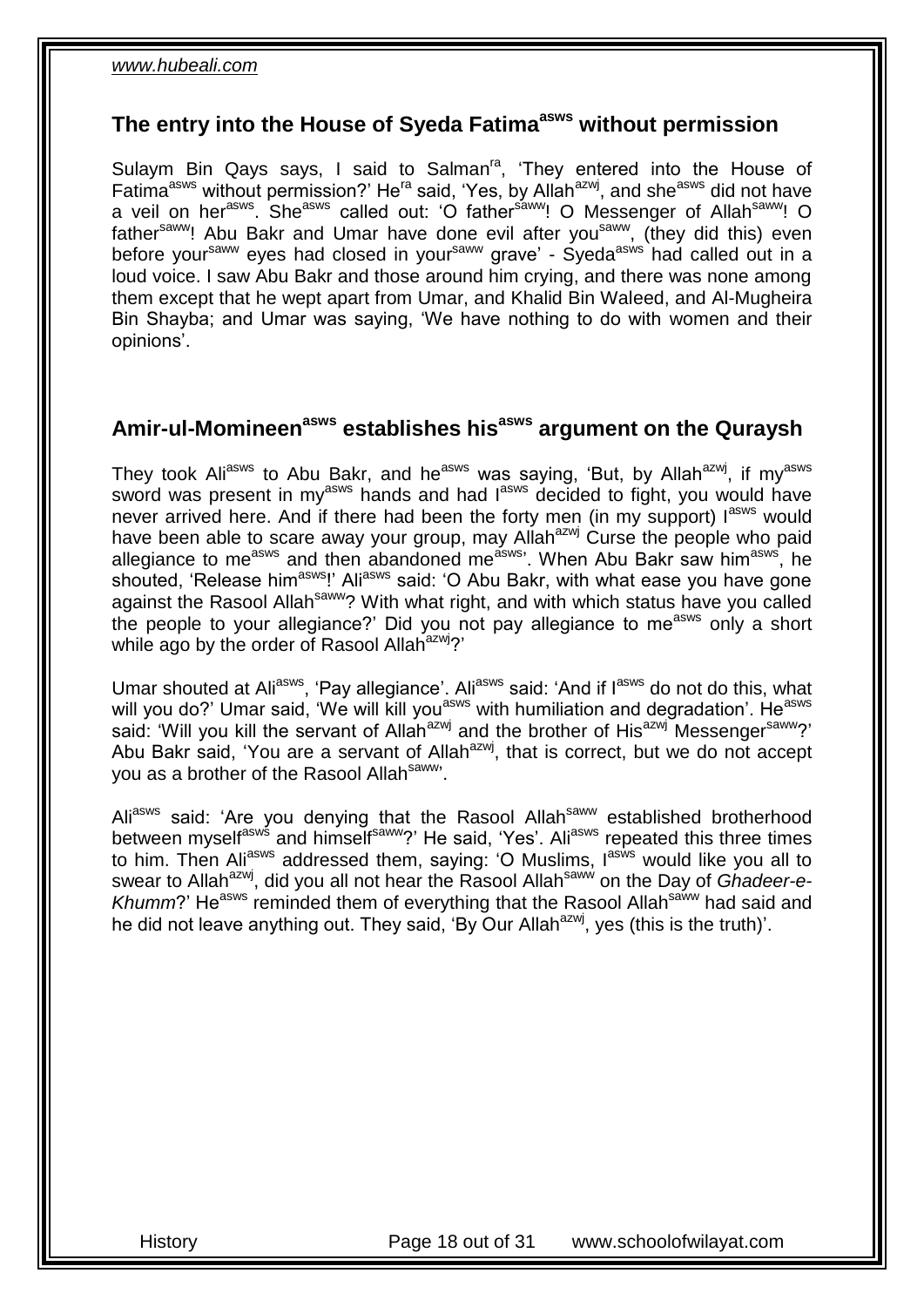#### <span id="page-18-0"></span>**Abu Bakr fabricates a Hadith to seize the Caliphate**

Abu Bakr feared that the people might help Ali<sup>asws</sup>. In order to stop them he surprised them all by making up a hadith and saying, 'All that which you<sup>asws</sup> have said is true. We have heard it with our ears, understood it and accepted it in our hearts, but I heard the Rasool Allah<sup>saww</sup> say afterwards that: 'Allah<sup>azwj</sup> has Chosen the People<sup>asws</sup> of the Household for the Hereafter and Honoured us<sup>asws</sup>, and Allah<sup>azwj</sup> does not want to mix the People<sup>asws</sup> of the Household and the Caliphate together'.

Ali<sup>asws</sup> said: 'Have the companions of Rasool Allah<sup>saww</sup> heard this before?' Umar said, 'The Caliph of Rasool Allah<sup>saww</sup> has spoken the truth, I heard it from him<sup>saww</sup>'. And Abu Ubeyda, and Saalim Mawla Abu Huzayfa, and Ma'az Bin Jabal said, 'It is true, we have heard that from Rasool Allahsaww.

# <span id="page-18-1"></span>**Amir-ul-Momineenasws exposes the accursed document**

Ali<sup>asws</sup> said to them: 'You are being faithful to the accursed document which you wrote in the Kabah that stated, "If Allah<sup>azwj</sup> Kills Muhammad<sup>saww</sup> or he<sup>saww</sup> passes away, we will take the Caliphate and keep it away from the People<sup>asws</sup> of the Household". Abu Bakr said, 'What do you<sup>asws</sup> know about that? We have not told you<sup>asws</sup> about that'. He<sup>asws</sup> said: 'You O Zubeyr, O Salman<sup>ra</sup>, O Abu Dharr<sup>ra</sup> and O Miqdad<sup>ra</sup>,  $I^{asws}$  ask you for the sake Allah<sup>azwj</sup> and for the sake of the Islam, did you not hear Rasool Allah<sup>saww</sup> say that 'Those people have written and taken an oath to work against the People<sup>asws</sup> of the Household for when I<sup>saww</sup> am killed or pass away'? They said, 'Our Allah<sup>azwj</sup>, yes. We have heard Rasool Allah<sup>saww</sup> say that to you<sup>asws 5</sup>.

I said to the Rasool Allah<sup>saww</sup>, 'May my<sup>asws</sup> father<sup>as</sup> and my<sup>asws</sup> mother<sup>sa</sup> be sacrificed for you<sup>saww</sup>, O Messenger of Allah<sup>saww</sup>, what do you<sup>saww</sup> order for me<sup>asws</sup> to do?' They said, 'He<sup>saww</sup> said to you<sup>asws</sup>: 'If you<sup>asws</sup> find supporters, fight against them, and reject them, and if you<sup>asws</sup> do not find any supporters, then pay allegiance and save yourasws blood'. Aliasws said: 'By Allahazwj, if those forty men who had paid allegiance to me<sup>asws</sup> had been faithful, l<sup>asws</sup> would have fought against you in the Way of Allah<sup>azwj</sup>.

#### <span id="page-18-2"></span>**Evidence against the fabricated Hadith:**

The Statement of Allah<sup>azwj</sup> disproves the fabricated hadiths that they said were from the Rasool Allah<sup>saww</sup> "[4:54] Or do they envy the people for what Allah has given *them of His grace? But indeed We have given to Ibrahim's children the Book and the wisdom, and We have given them a grand kingdom"*, for the Book is the Prophet-hood, and the Wisdom is the Sunnah, and the Kingdom is the Caliphate, and we<sup>asws</sup> are the Children of Ibrahim<sup>as</sup>'. Hence the Caliphate belongs to them<sup>asws</sup>.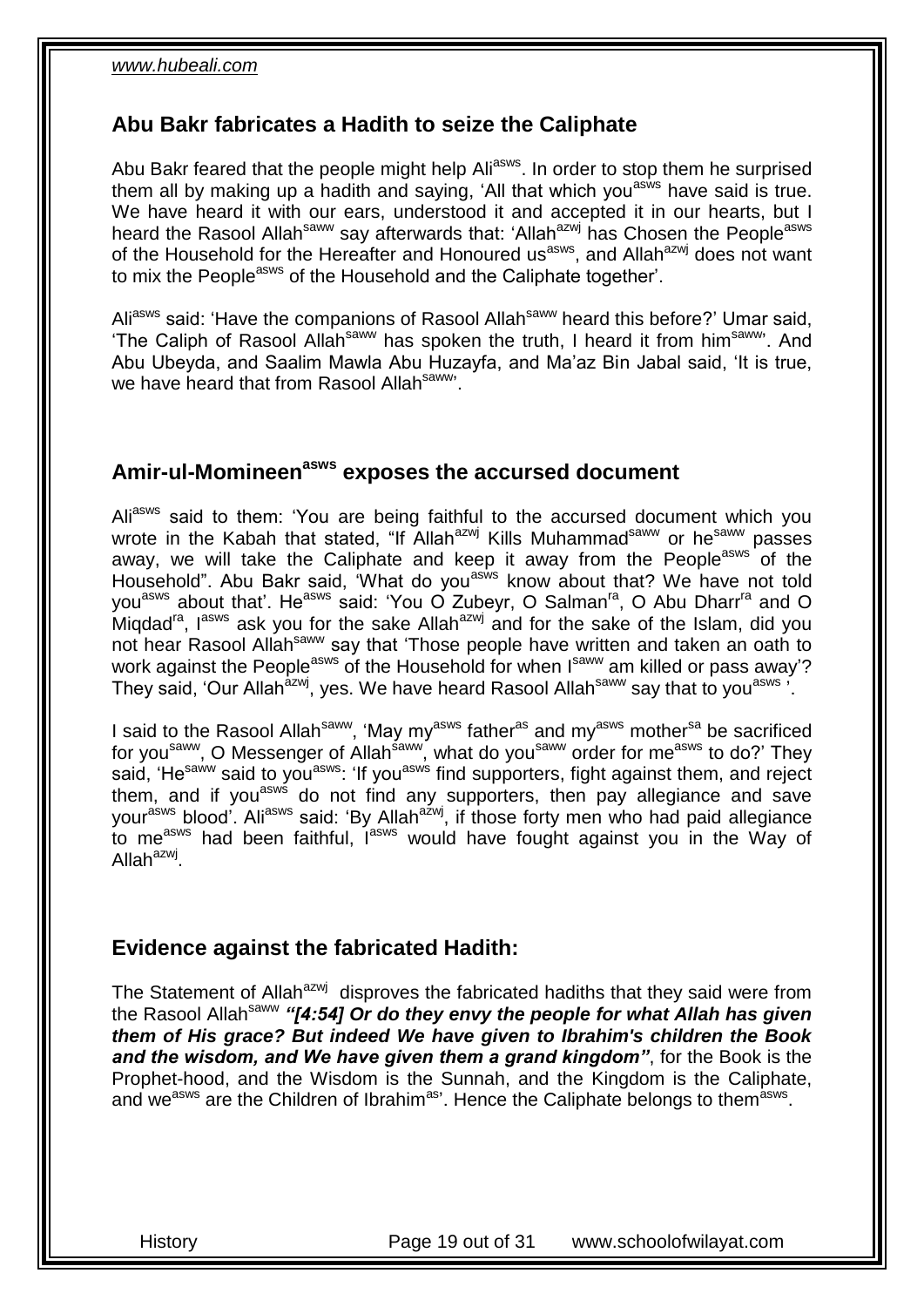#### <span id="page-19-0"></span>**Umar threatens to kill Aliasws**

Umar stood up. He said to Abu Bakr – who was seated on top of the Pulpit – 'What are you sitting on the Pulpit for? This man is not standing up to pay allegiance to you so give an order for his neck to be cut off'. Al-Hassan<sup>asws'</sup> and Al-Hussain<sup>asws</sup> were standing there and when they<sup>asws</sup> heard the words of Umar, they<sup>asws</sup> started crying. Ali<sup>asws</sup> embraced them<sup>asws</sup> to his<sup>asws</sup> chest and said: 'Do not cry, for by Allah<sup>azwj</sup>, they do not have the ability to kill your<sup>asws</sup> father<sup>asws</sup>.

## <span id="page-19-1"></span>**Umm Ayman and Bureyda Defended Aliasws**

And Umm Ayman<sup>sa</sup>, the nurse maid of the Rasool Allah<sup>saww</sup> came forward. She<sup>sa</sup> said, 'O Abu Bakr, you are envious and a hypocrite'. Umar ordered for her<sup>sa</sup> to be thrown out of the Masjid and said, 'We have nothing to do with women'. Bureyda Al-Aslamy stood up and said, 'O Umar, you are pouncing upon Aliasws, the brother of Rasool Allah<sup>saww</sup>, and the father of his<sup>saww</sup> children<sup>asws</sup>? Did the Rasool Allah<sup>saww</sup> not tell you two to: 'Go to Ali<sup>asws</sup> and salute him<sup>asws</sup> as Amir-ul-Momineen?' You both said, 'Is this the Order of Allah<sup>azwj</sup> and His<sup>azwj</sup> Messenger<sup>saww</sup>?' He<sup>saww</sup> said: 'Yes'. Abu Bakr said, 'That is how it was, but the Rasool Allah<sup>saww</sup> said after that: 'For the People<sup>asws</sup> of my<sup>saww</sup> Household, the Prophet-hood and the Caliphate will not be gathered together'. He said, 'By Allah<sup>azwj</sup>, the Rasool Allah<sup>saww</sup> did not say this. By Allah<sup>azwj</sup> I will not stay in the city in which you are the leader'. Umar ordered for him to be beaten up and thrown out'.

#### <span id="page-19-2"></span>**The Unwilling and Forced Allegiance of Amir-ul-Momineenasws**

Then Umar said, 'Arise, O son<sup>asws</sup> of Abu Talib<sup>asws</sup>, pay allegiance'. He<sup>asws</sup> said: 'What if l<sup>asws</sup> don't do it?' He said, 'Then, by Allah<sup>azwj</sup>, we will cut off your<sup>asws</sup> neck'. He said this to him<sup>asws</sup> three times. He<sup>asws</sup> extended his<sup>asws</sup> hand and opened it. Abu Bakr struck his<sup>asws</sup> hand and he was happy with that regarding it. Ali<sup>asws</sup> called out, before the allegiance – with the rope was around his<sup>asws</sup> neck -: "[7:150] Son of my *mother! surely the people reckoned me weak and had well-nigh slain me"*. 19

History Page 20 out of 31 www.schoolofwilayat.com

<sup>1</sup> <sup>19</sup> Kitab Sulaym Bin Qays Al Hilali – H 4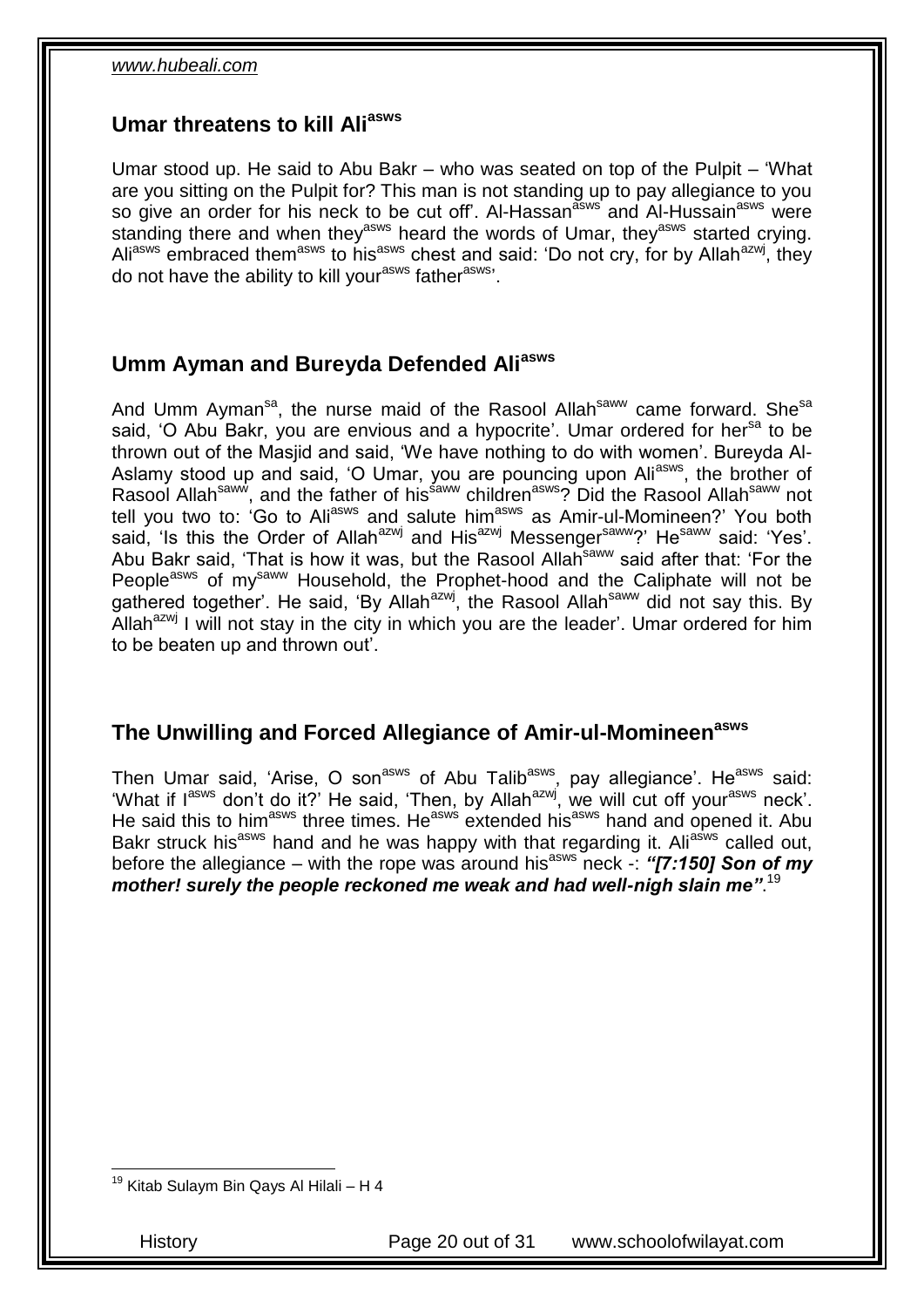## <span id="page-20-0"></span>**The Appointment of Umar**

The narrator of the Hadith reports a sermon of Amir-ul-Momineen<sup>asws</sup>

Ali<sup>asws</sup> turned towards the people and said: 'Glory be to Allah<sup>azw</sup>! The hearts of the people have drunk from the problems and the conflicts of these two (Abu Bakr and Umar. The Rasool Allahsaww said to the people: 'Greet Aliasws as 'Amir-ul-Momineen', and be witnesses to this.' And it is strange that they accepted this, and then claimed that the Rasool Allah<sup>saww</sup> never left behind anyone (as Caliph), and so they ordered for a discussion (to decide on the Caliph). But they accepted Abu Bakr (as caliph) without having a say or discussions.

Then Abu Bakr made Umar to be the Caliph. The people reminded Abu Bakr that he had told them that the Rasool Allah<sup>saww</sup> did not leave a Caliph (even though this was not true), so he should not leave behind a Caliph. He (Abu Bakr) said, 'Shall I leave the community of Muhammad<sup>saww</sup> like a broken slipper, leaving them without anyone as Caliph over them?'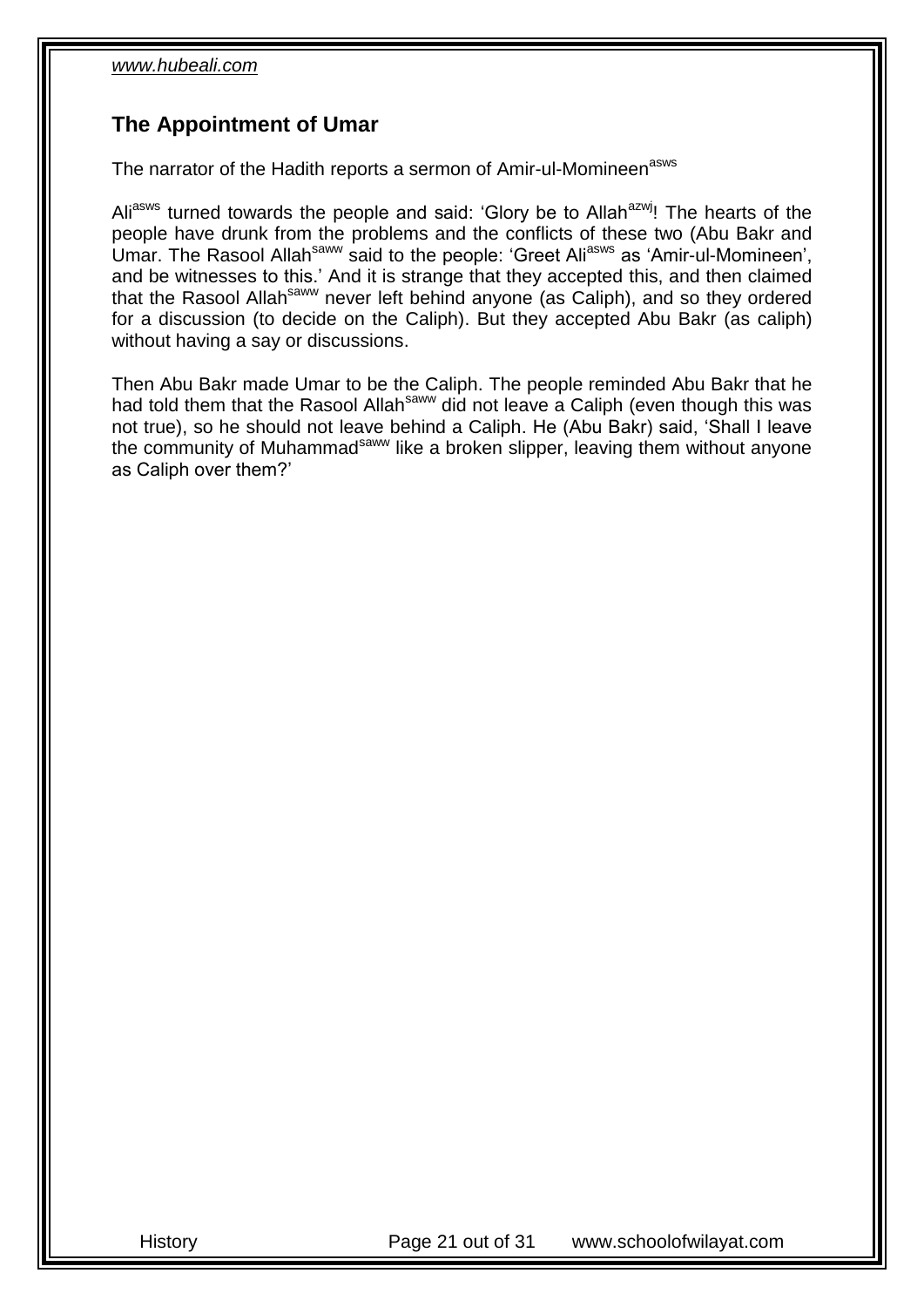## <span id="page-21-0"></span>**The Appointment of Usman**

After Umar, another Caliph was to be chosen, so he came up with a new way to select the next Caliph. He organised a consultation between six people (all nominated for the position of Caliph). Ali<sup>asws</sup> was among the nominees, but Umar chose some of the other nominees to be with those whose hearts drank from the conflict and the errors. Ibn Awf accepted Ali<sup>asws</sup>, but then paid allegiance to Usman, so all the others paid allegiance to him and Usman became Caliph. Ibn Awf (Abdul Rahman) had made the Caliphate go to Usman on the condition that he would return it back to him. Usman betrayed him, and Ibn Awf (Abdul Rahman) labelled him as an ignorant one during his lifetime. His children (Abdul Rahman's) thought that Usman had poisoned him, which (led to his) death.<sup>20</sup>

## <span id="page-21-1"></span>**The consultation of Umar was illegal**

The narrator says: Umar included Ali<sup>asws</sup> in his six nominees for Caliph after him, but this was in contradiction to their fabricated Hadith where they said that the Rasool Allah<sup>saww</sup> said: 'Allah<sup>azwj</sup> never Gathers together for us<sup>asws</sup>- the People<sup>asws</sup> of the Household, the Prophet-hood and the Caliphate'.

(After mentioning this) Ali<sup>asws</sup> turned towards Talha, and Al-Zubayr, and Ibn Awf, and Sa'ad. Ali<sup>asws</sup> said: 'By Allah<sup>azwj</sup>, if those five lied against the Rasool Allah<sup>saww</sup> (about the hadith and Caliphate) then it is not permissible for you to hold their friendship, and if they spoke the truth then it is not permissible for you five to include me<sup>asws</sup> in your consultation (as one of the six nominees proposed by Umar), for mvasws inclusion in it is against Rasool Allah<sup>saww</sup>.<sup>21</sup>

<sup>1</sup> <sup>20</sup> Kitab Sulaym Bin Qays Al Hilali – H 10

<sup>21</sup> Kitab Sulaym Bin Qays Al Hilali – H 11.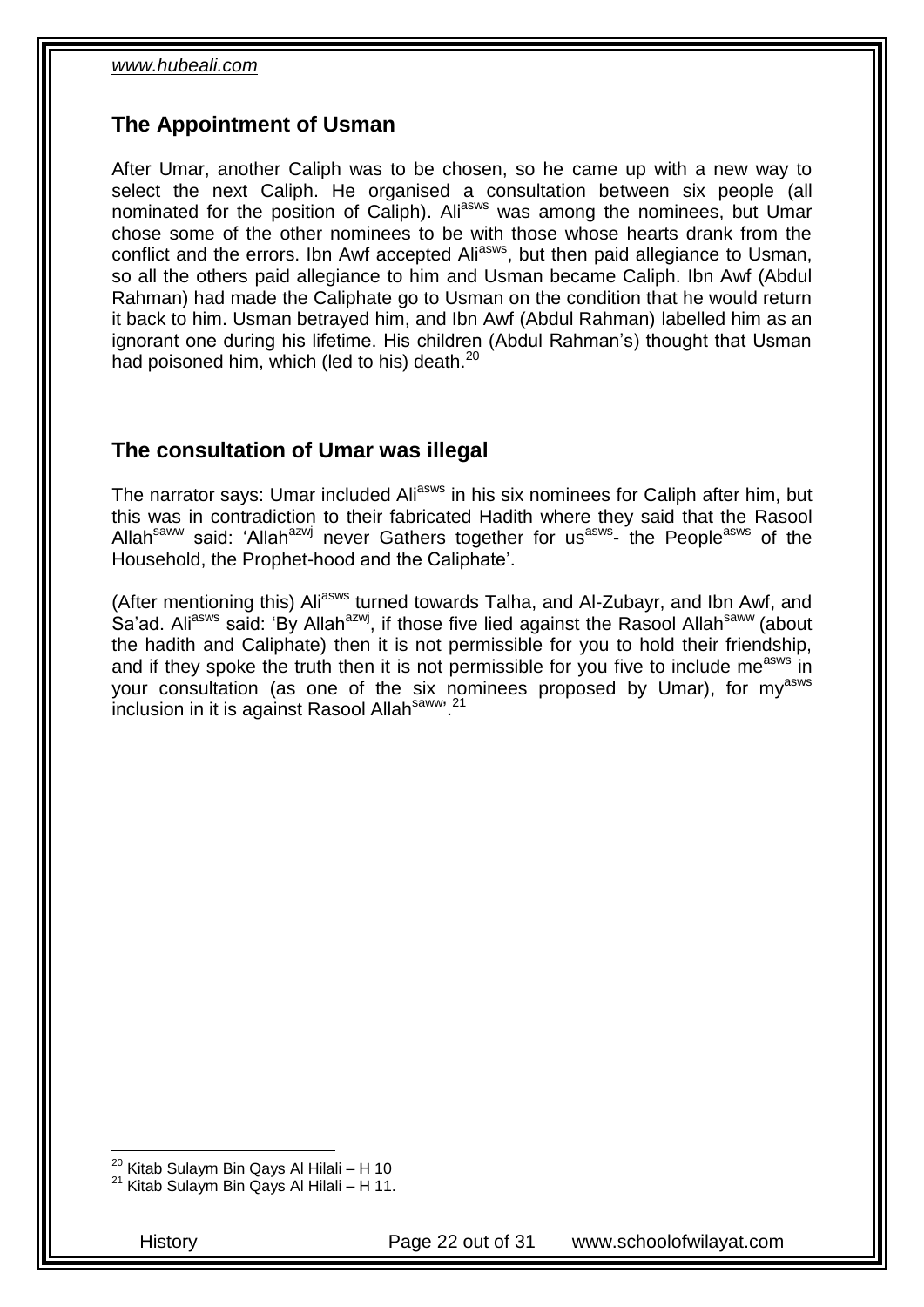#### <span id="page-22-0"></span>**The Appointment of Amir-ul-Momineenasws**

The narrator of the Hadith describes how the people pledged their allegiance to Ali<sup>asws</sup> after the killing of Usman, who had become Caliph after Umar.

(After the killing of Usman, the Muslims started searching for Ali<sup>asws</sup>). However, Aliasws kept himself<sup>asws</sup> away from the people for three days. They came up to Aliasws who was quietly staying with the Clan of Najaar. So, they said, 'We have held consultations to decide on who should be Caliph for three days, and we did not find anyone from the people more deserving of the Caliphate than you<sup>asws</sup>.

We urge you<sup>asws</sup> as by Allah<sup>azwj</sup>, the community of Muhammad<sup>saww</sup> would be lost if it were to follow someone other than you<sup>asws</sup> for its affairs'. So they did Baayt of Ali<sup>asws</sup>, and the first ones to pledge allegiance to him<sup>asws</sup> were Talha and Al-Zubayr, then they went to 'Al-Basra' claiming that they had both pledged their allegiance unwillingly, but they were lying.

Then a man from '*Mahrat'* came up. Ali<sup>asws</sup> said: 'O brother from *Mahrat*, have you come to do Baayt?' He said, 'Yes'. Ali<sup>asws</sup> said: 'The Rasool Allah<sup>saww</sup> passed away and left the command for me<sup>asws</sup>, even though Abu Bakr snatched it from us<sup>asws</sup> unjustly. Then Umar snatched it from us<sup>asws</sup>. Do you do Baayt because you understand this?' He said, 'Yes'. So he pledged his allegiance upon willingly without abhorrence (only the trustworthy Momins do 'baayt'<sup>22</sup> with this condition).

<sup>22</sup> Pledging allegiance

1

History Page 23 out of 31 www.schoolofwilayat.com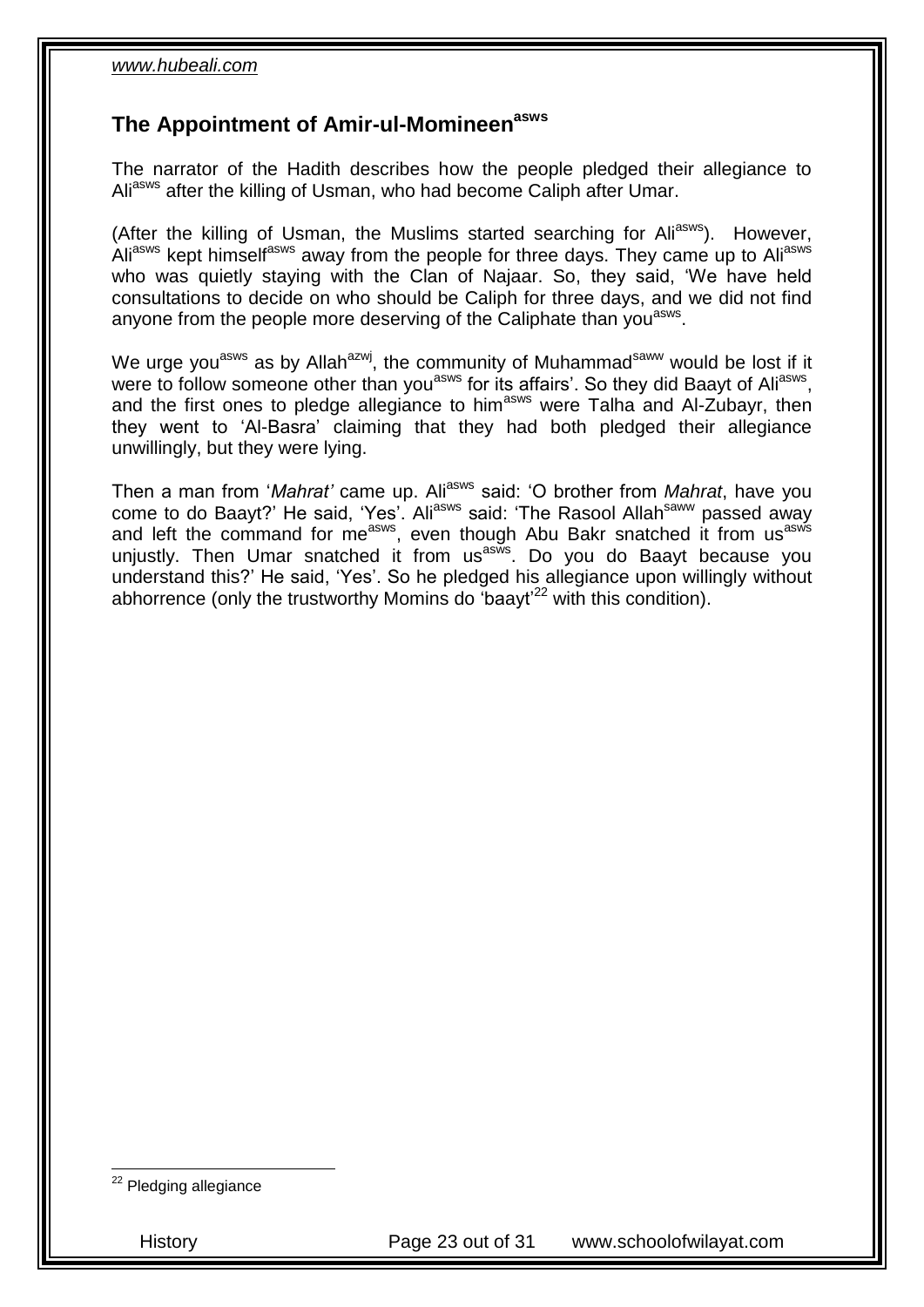#### <span id="page-23-0"></span>**The Battle of Jamal**

It is narrated from Sulaym Bin Qays who said, 'I battled alongside Ali<sup>asws</sup> on the Day of the Camel (Al-Jamal) and we were 12,000 men, and the army and companions of the Camel had more than 120,000 men. The army was led by Aisha and it was defeated in the battle. Talha and Zubayr, also leaders of the army, were both killed. After defeating them, Amir-ul-Momineen<sup>asws</sup> sent Aisha back to Medina in the company of female soldiers. $23$ 

The narrator of the Hadith says:

'And Amir-ul-Momineen<sup>asws</sup> wrote a letter to the Shias in which he<sup>asws</sup> mentioned the coming out of Aisha to Al-Basra for battle and the major error of Talha and Zubayr. He<sup>asws</sup> said: 'And is there an error greater than this? They have brought out the wife of the Rasool-Allah<sup>saww</sup> from her house, and uncovered her veil which Allah<sup>azwj</sup> had Veiled upon her whilst they kept their own wives in their houses!' They have not done justice to Allah<sup>azwj</sup> and His<sup>azwj</sup> Rasool<sup>saww</sup>.

Aisha, Talha and Zubayr all performed three (evil) acts referenced in the Book of Allah<sup>azwj</sup> – The rebellion, the plotting, and the breaking (of allegiance). Allah<sup>azwj</sup> Said *[10:23] O you people! Your rebellion is against your own souls*, and Said *[48:10] Therefore whoever breaks (the Covenant), he breaks it only against his own soul*, and Said *[35:43] and the evil plans shall not weigh down any except the planners of it.* (Ali<sup>asws</sup> said) and they have rebelled against us<sup>asws</sup>, and broke their allegiance with me<sup>asws</sup>, and plotted against me<sup>asws, 24</sup>

1

History Page 24 out of 31 www.schoolofwilayat.com

<sup>&</sup>lt;sup>23</sup> See for example, Nahjul Balagha

تفسير القمّ*ي* 2: 210. <sup>24</sup>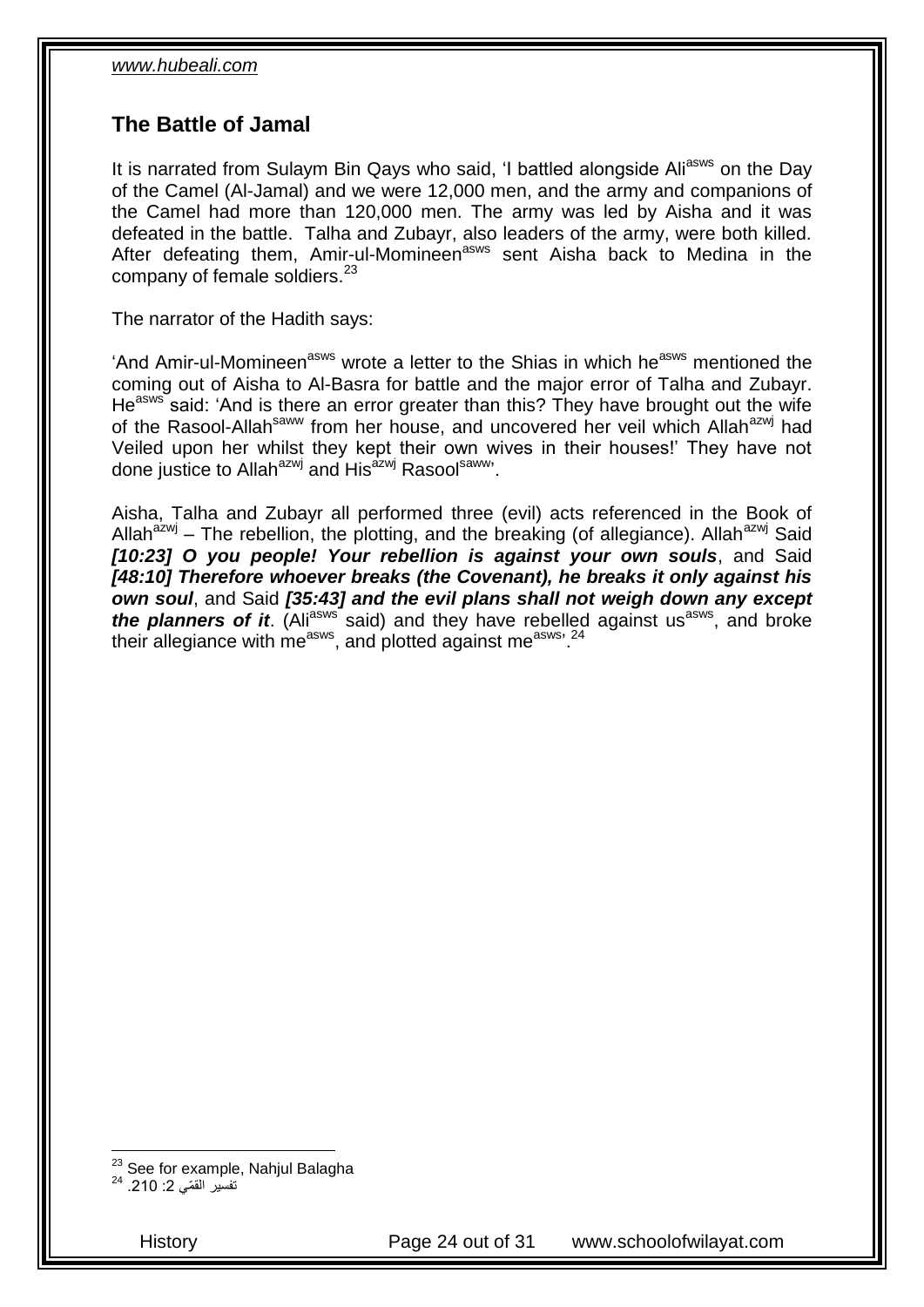## <span id="page-24-0"></span>**The battle of Siffeen**

#### <span id="page-24-1"></span>**Muawiya Gathers Syrians for Usman's Revenge**

The narrator of the Hadith said: After they failed to defeat Ali<sup>asws</sup> at battle of Jamal, Muawiya (who was the ruler of Syria) called the reciters of the (holy Quran) of Syria, gave them money and sent them to different areas in Syria. They reported false reports and taught them false principles. They lied, informing them that Ali<sup>asws</sup> killed Usman**<sup>25</sup>** and that Muawiya is seeking the blood (revenge) for Usman. With them were the children of Usman, this helped to convince the people of Syria to agree.

Muawiya continued this for twenty years, to the extent that the young grew up, and the grown ones became elderly. He gave his agents of falsehood (the oppressors spreading lies) wealth, land and food and drink. And the people of Syria stopped cursing Satan<sup>la</sup> and started cursing Ali<sup>asws</sup>, and they were saying, 'Curse be upon Ali<sup>asws</sup> the murderer of Usman' (nouzobillah). The ignorant ones accepted that and their misquidance lead them to the Fire. Sufficient for us is Allah<sup>azwj</sup> and He<sup>azwj</sup> the best Disposer. Had He<sup>azwj</sup> so Wished, He<sup>azwj</sup> could have Gathered them on the path of the quided, but Allah<sup>azwj</sup> Does what that He<sup>azwj</sup> so Desires.<sup>26</sup>

The Battle of Siffeen occurred between Muawiya and his people and Amir-ul-Momineen<sup>asws</sup> and his companions in Syria.

#### <span id="page-24-2"></span>**The Battle**

The narrator of the Hadith says I asked Sulaym 'Did you witness (the battle of) Siffeen?' He said, 'Yes'.

I asked, 'How old were you then?' He said, 'Forty years'. I said, 'Tell me about it, may Allah<sup>azwj</sup> have Mercy on you'. He said, 'I have forgotten many things, but I cannot forget this event'.

Then he wept and said, 'We were aligned in our rows when Maalik Al-Ashtar (another companion) came out on his horse. He moved so that he was standing between the two rows facing us, with his back towards the people of Syria. He Praised Allah<sup>azwj</sup>, sent greetings upon the Prophet<sup>saww</sup> and said, 'What happens is from the Judgement of Allah<sup>azwj</sup> and His<sup>azwj</sup> Power, He<sup>azwj</sup> has Gathered us on this spot of earth for this and His<sup>azwj</sup> Commands have been Issued.

We are led by the Chief of the Muslims- Amir-ul-Momineen<sup>asws</sup>. He<sup>asws</sup> is the best of the successors<sup>as</sup>, the son<sup>asws</sup> of the uncle<sup>as</sup> of our Prophet<sup>saww</sup> and his<sup>saww</sup> brother<sup>asws</sup>, and inheritor. Our swords are the swords of Allah<sup>azwj</sup>, but the leader of the Syrian army is the son of the liver-eater (Muawiya son of Hinda) and a shelter for hypocrisy, leading them all to the misery and the Fire. And we are hopeful that by killing them we will be Rewarded by Allah<sup>azwj</sup> whilst they are awaiting the Punishment.

1

History Page 25 out of 31 www.schoolofwilayat.com

<sup>&</sup>lt;sup>25</sup> The first and second Muslim caliphs

 $26$  Kitab Sulaym Bin Qays Al Hilali – H 22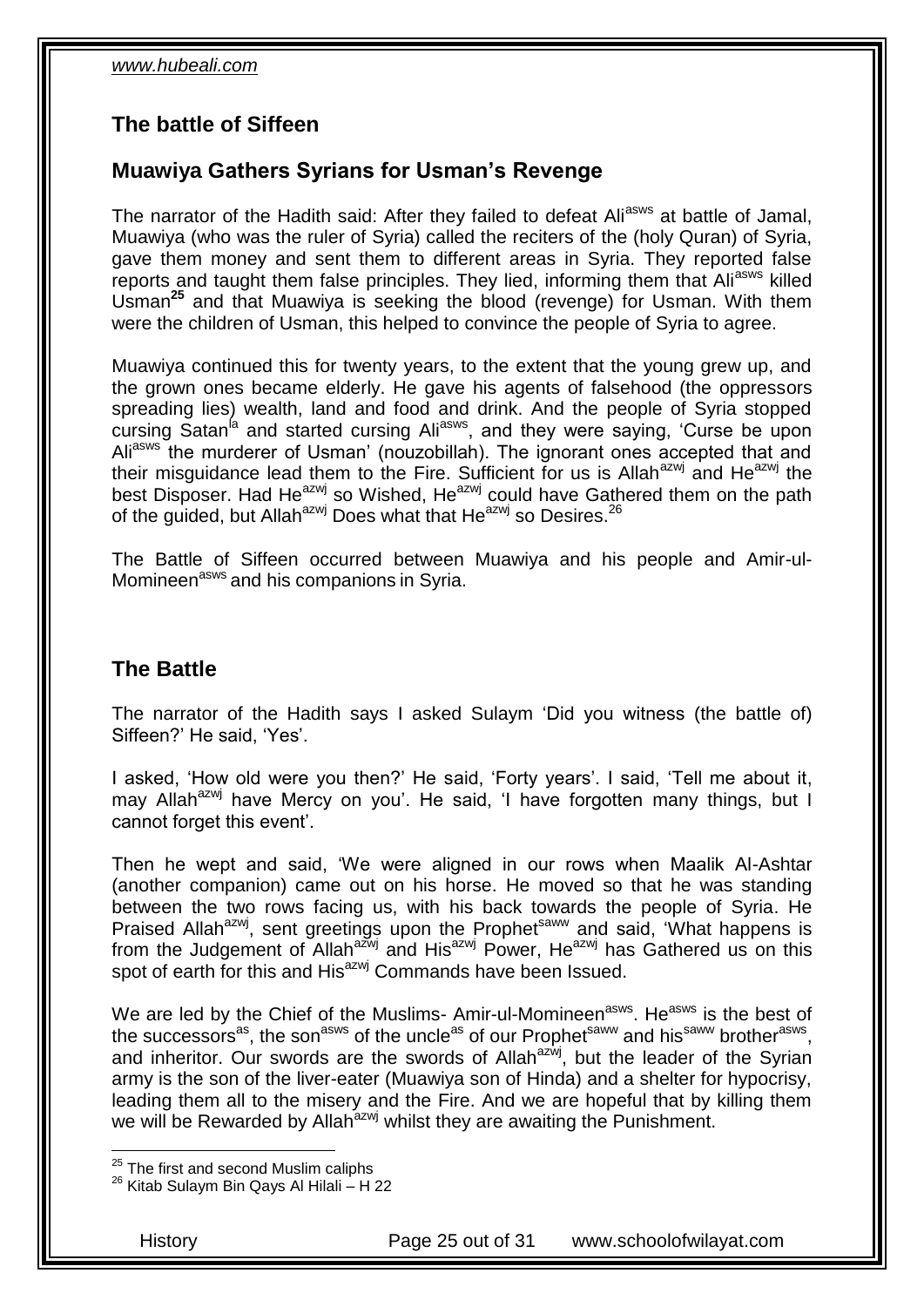So when the fighting erupts and horses wander by our dead and their dead, we will be hopeful for the Help of Allah<sup>azwj</sup>. So do not listen to anything except for the sounds of the swords and the horses. O you people, lower your gaze and clench your teeth for it is intense, striking the head (of an opponent) and turn your face towards their faces. With the sword in your right hand, strike their heads and stab your spear into their hearts'.

Then the people met (in battle) and between them was a great fight. 70,000 of the well-known Arabs were killed. And the event lasted from sunrise until a third of the night had gone by. No one from the army prostrated to Allah<sup>azwj</sup> for their Prayers at Midday (Al-Zohr), Mid-afternoon (Al-Asr), Evening (Al-Maghrib) and at Night (Al-Isha) Prayers.

The narrator of the Hadith said, 'I heard Ali<sup>asws</sup> say on the Day of Al-Jamal and the Day of Al-Siffeen: 'l<sup>asws</sup> could either fight against what Allah<sup>azwj</sup> has Sent down, or Iasws can fight in the Way of Allah<sup>azwj</sup> and command the doing of the good and forbid the evil.  $I^{asws}$  chose to fight in the Way of Allah<sup>azwj</sup> against the disbelief (Al-Kufr). The disbelievers (Kafirs) face the chains in the Fire of Hell. I<sup>asws</sup> have continuously been oppressed since the passing away of Rasool Allah<sup>saww</sup>. Had lasws found helpers (enough companions) before today lasws would have fought and it would have not been possible for me<sup>asws</sup> to be seated (and not fight). And the Book and the Sunnah (would have been shared by the people) just as  $I^{a\bar{s}ws'}$  have found today.<sup>'27</sup>

The narrator of the Hadith has said: 'When Ali<sup>asws</sup> met the enemies on the day of Battle of Al-Jamal, Siffeen, and Al-Nahrwaan, he<sup>asws</sup> turned towards the Qiblah (Kabah) whilst on his<sup>asws</sup> grey mule (which was a mule similar to that of Rasool Allah<sup>saww</sup>) and he<sup>asws</sup> said: 'Our Allah<sup>a'zwj</sup>! The hands are extended towards You<sup>azwj</sup>, and the eyes are raised, and the hearts are opened up, and the feet have stepped ahead (towards You<sup>azwj</sup>). Our Lord<sup>azwj</sup>! Grant victory to us and to our people by the truth, and You<sup>azwj</sup> are the best in Granting victory', and he<sup>asws</sup> had his<sup>asws</sup> hands raised, and his<sup>asws</sup> companions responded by saying 'Ameen'.<sup>28</sup>

## <span id="page-25-0"></span>**A Deceptive letter of Muawiya to Amir-ul-Momineenasws**

The Syrian was losing and ran away. When Muawiya heard, he was overcome with panic. He called Amro Bin Al-A'as and said, 'O Amro, this is the night before he<sup>asws</sup> attacks us, so what do you see?' He said, 'I see that our men have been killed, that those that remain will not be able to stand up to Ali's asws men and that you are not like Ali<sup>asws</sup>. He<sup>asws</sup> is fighting you based upon the Command and you are fighting him<sup>asws</sup> over something else, and you intend to keep what you have whereas he<sup>asws</sup> intends for you to lose all of this. The people of Syria do not fear his<sup>asws</sup> victory as much as the people of Iraq fear your victory over them. (So, in my opinion), propose to them a deal that they have to accept. Call them to the Book of Allah<sup>azwj</sup>, and raise the Qurans upon spears, so you will achieve your needs. I have been thinking and refining this idea for you'. Muawiya understood and said, 'You have spoken the truth,

1

<sup>&</sup>lt;sup>27</sup> Kitab Sulaym Ibn Qais Halali, H. 53.

<sup>28</sup> Kitab Sulaym Ibn Qais Halali, H. 59.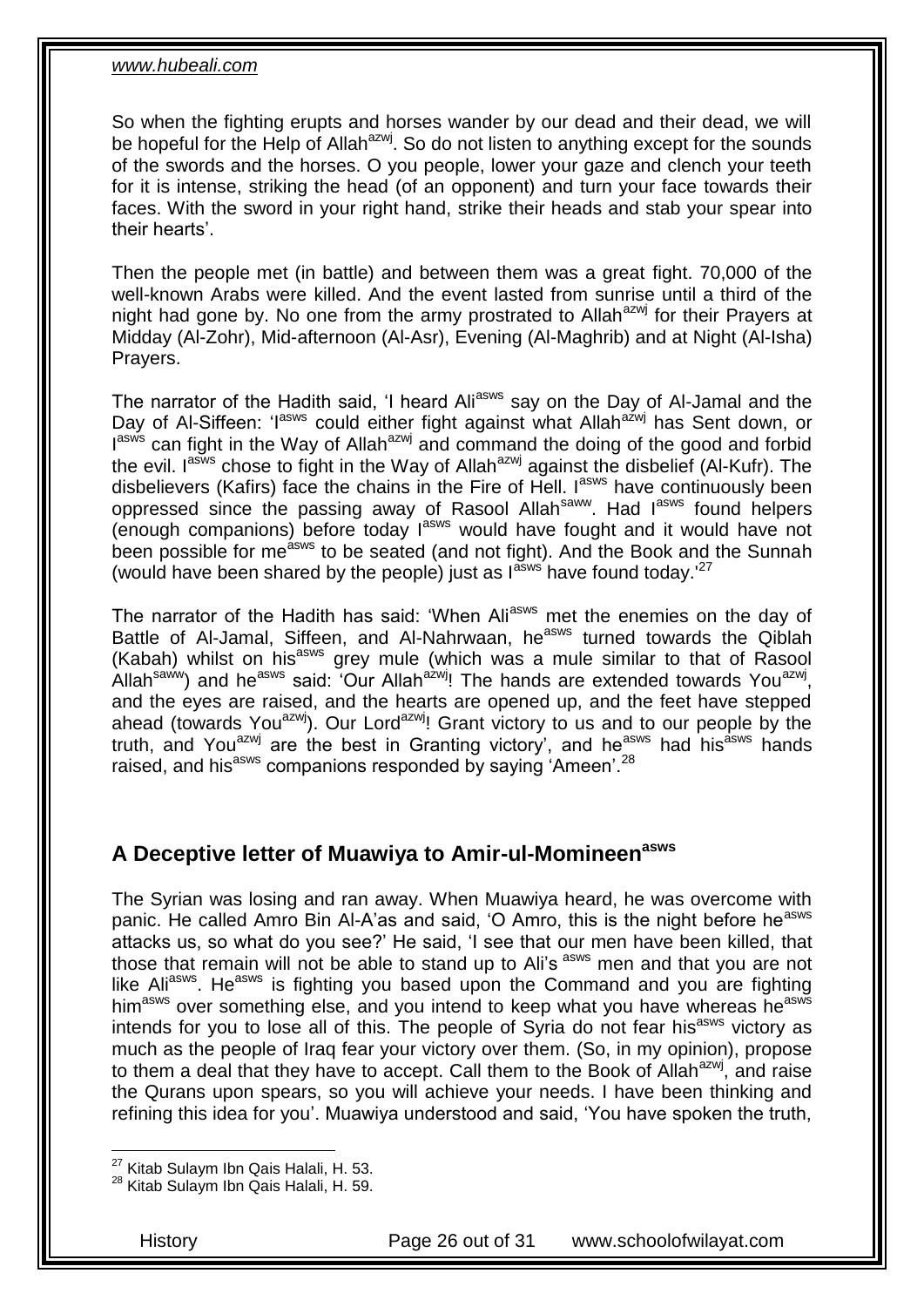but I think I can deceive Ali<sup>asws</sup>. Amro laughed and said, 'O Muawiya, you want to deceive Aliasws?'.

'So Muawiya wrote a letter to Ali<sup>asws</sup> which said, 'If only you<sup>asws</sup> (and I) had known that the battle would reach this stage- that one of us would not be able to overcome the other, even if the intellect of one of us may be greater. But what has passed has passed and we should put right what remains. I asked you for Syria on the condition that it would not require obedience to you nor allegiance. You refused but Allah<sup>azwj</sup> Gave it to me when you<sup>asws</sup> had not. And I am calling you<sup>asws</sup> today for what I called you<sup>asws</sup> for yesterday, for you<sup>asws</sup> are not hopeful for me staying but I am hopeful for it, nor do you<sup>asws</sup> fear the destruction, but I fear it. By Allah<sup>azwj</sup>, our men have gone and we have softened. And we are the children of Abd Manaaf, there is no preference for one of us over another; an honourable one is not to be disgraced, nor is a disgraced one to be enslaved. Greetings.

# <span id="page-26-0"></span>**The answer of Amir-ul-Momineenasws to the letter of Muawiya**

Sulaym said, 'When Ali<sup>asws</sup> read his letter, he smiled and said, 'I<sup>asws</sup> wonder why Muawiya is trying to deceive me<sup>asws</sup>'. So he<sup>asws</sup> called his<sup>asws</sup> writer Ubeydullah Bin Abu Raf'a and said to him: 'Write!'

'Your letter came to me<sup>asws</sup> in which you mentioned that, 'If only you<sup>asws</sup> (and I) had known that the battle would reach this stage- that one of us would not be able to overcome the other', and  $I^{asws}$  and you – O Muawiya – are upon a destination which we will not reach to afterwards. As for your seeking Syria, lasws will not give it to you today in the same way that l<sup>asws</sup> did not give to you yesterday. And as for us being in fear and hope, you have spent (your life) in doubt as  $I^{asws}$  have lived knowing what is certainly the truth (Yaqeen) . The people of Syria are as greedy for the world as the people of Iraq are for the Hereafter. And as for your words, 'And we are the children of Abd Manaaf, there is no preference for one of us over another', that is what we are, but Umayya is not like Hashim<sup>asws</sup>, nor is Harb like Abdul Muttalib<sup>asws</sup>, nor is Abu Sufyan like Abu Talib<sup>asws</sup>, nor is a hypocrite like a believer nor is the falsehood like the truth. In our<sup>asws</sup> hands is the preference of Prophet-hood with which we<sup>asws</sup> govern the Arabs and bind the non-Arabs by it'. Greetings'.

## <span id="page-26-1"></span>**Amro Bin Al-A'as Teases Muawiya**

When the letter of Ali<sup>asws</sup> ended up with Muawiya, he hid it from Amro. When Amro found out, he humiliated him over it as he had told him not to write a letter to begin with. And there was no one from the Quraysh who had greater respect for Ali<sup>asws</sup> than Amro after the day in which he<sup>asws</sup> made him to fall down from his ride.

Amro said (in a poem), 'O son of Hinda (Muawiya), it is dark what you desire – it is not for you when there is Ali<sup>asws</sup>. He<sup>asws</sup> has struck iron with iron, and you hope to deceive him<sup>asws</sup>. And you are hopeful of scaring him<sup>asws</sup> by starting a war. The hair on the heads of children goes grey at the prospect of it. And you have spoken to him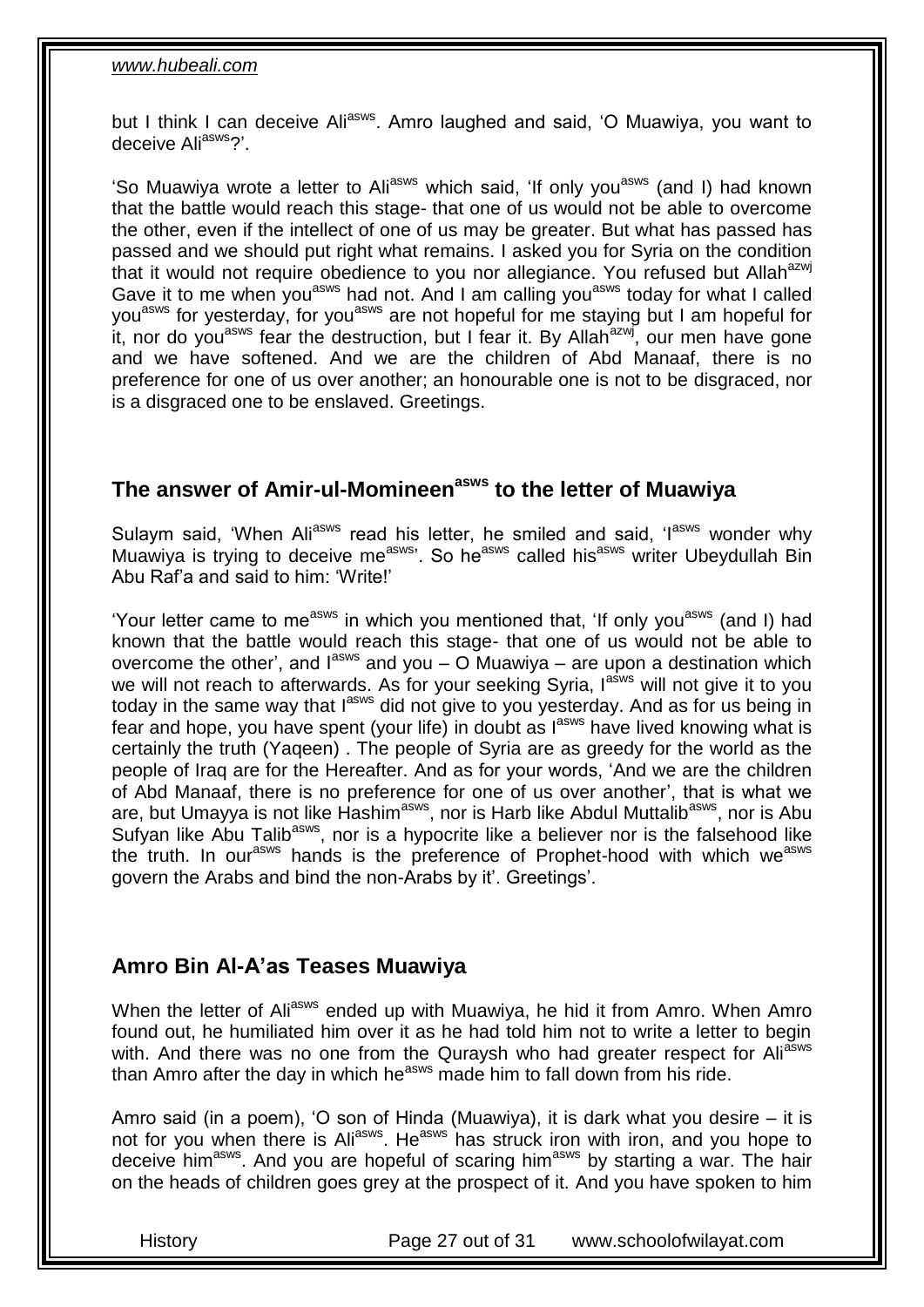with the words of a beggar, (like a) weak heart with its blood vessels being cut off. You sought Syria which should have been enough for you O son of Hinda. Even if he<sup>asws</sup> were to give it to you, it will not increase your honour.<sup>29</sup>

## <span id="page-27-0"></span>**The battle Continues**

Sulaym (the narrator of the Hadith) says: 'When Ali<sup>asws</sup> and his companions passed by a group of Syrians from Muawiya's camp, he<sup>asws</sup> heard them were making offensive remarks against him<sup>asws</sup>. He<sup>asws</sup> halted his<sup>asws</sup> companions and said: 'Go to them in a polite manner and with righteous attitude and maintain the dignity of Al-Islam.

Indeed, they are the worst in the ignorance to Allah<sup>azwj</sup>, their rudeness and delusion shows that their leader is Muawiya. Before today they did not fight against me<sup>asws</sup> or verbally attack me<sup>asws</sup>, l<sup>asws</sup> used to call them towards Al-Islam and they would call me to worship idols. So, Praise be to Allah<sup>azwj</sup>, I leave this matter to Allah<sup>azwj</sup>, He<sup>azwj</sup> will deal with the mischievous hypocrites who we saw unsatisfied and ungrateful to Islam. They deceived this community and made their hearts drink the love of 'Fitna' (rebellion) and attracted their desires towards the falsehood. So they established the war against us in order to extinguish the Light of Allah<sup>azwj</sup>, "[61:8] and Allah will *perfect His light, though the unbelievers may be unwilling."*

Then Ali<sup>asws</sup> said: 'These ones will not move away from this position of theirs unless they are challenged until their hearts fly out and bones are broken and wrists fall off, and until their foreheads are knocked by iron and their bones are crushed in their chests, and their chins and their collar bones are pulled out. Where are the people who seek the Hereafter?'

#### **Muhammad Al-Hanafiyya takes four thousand against Muawiya' army**

Approximately 4000 people were ready to fight with Ali<sup>asws</sup>. He<sup>asws</sup> called upon Muhammad Bin Al-Hanafiyya and said: 'O my<sup>asws</sup> son, walk towards this flag with a slow walk until your spear heads are close to piercing their chests.' Aliasws prepared them. Muhammad and the others pierced the enemy's chests with spears, killing most of them  $30$ 

#### <span id="page-27-1"></span>**The Battle Ends**

When the army of Amir-ul-Momineen<sup>asws</sup> was about to reach the camp of Muawiya, Muawiya's army brought holy Quran on the heads of the spears and asked for settlement on the Book of Allah<sup>azwj</sup> and pleaded for ceasefire, based on the advice of

History Page 28 out of 31 www.schoolofwilayat.com

<sup>1</sup> <sup>29</sup> Kitab Sulaym Bin Qays Al Hilali – H 34

 $30$  Kitab Sulaym Bin Qays Al Hilali – H 35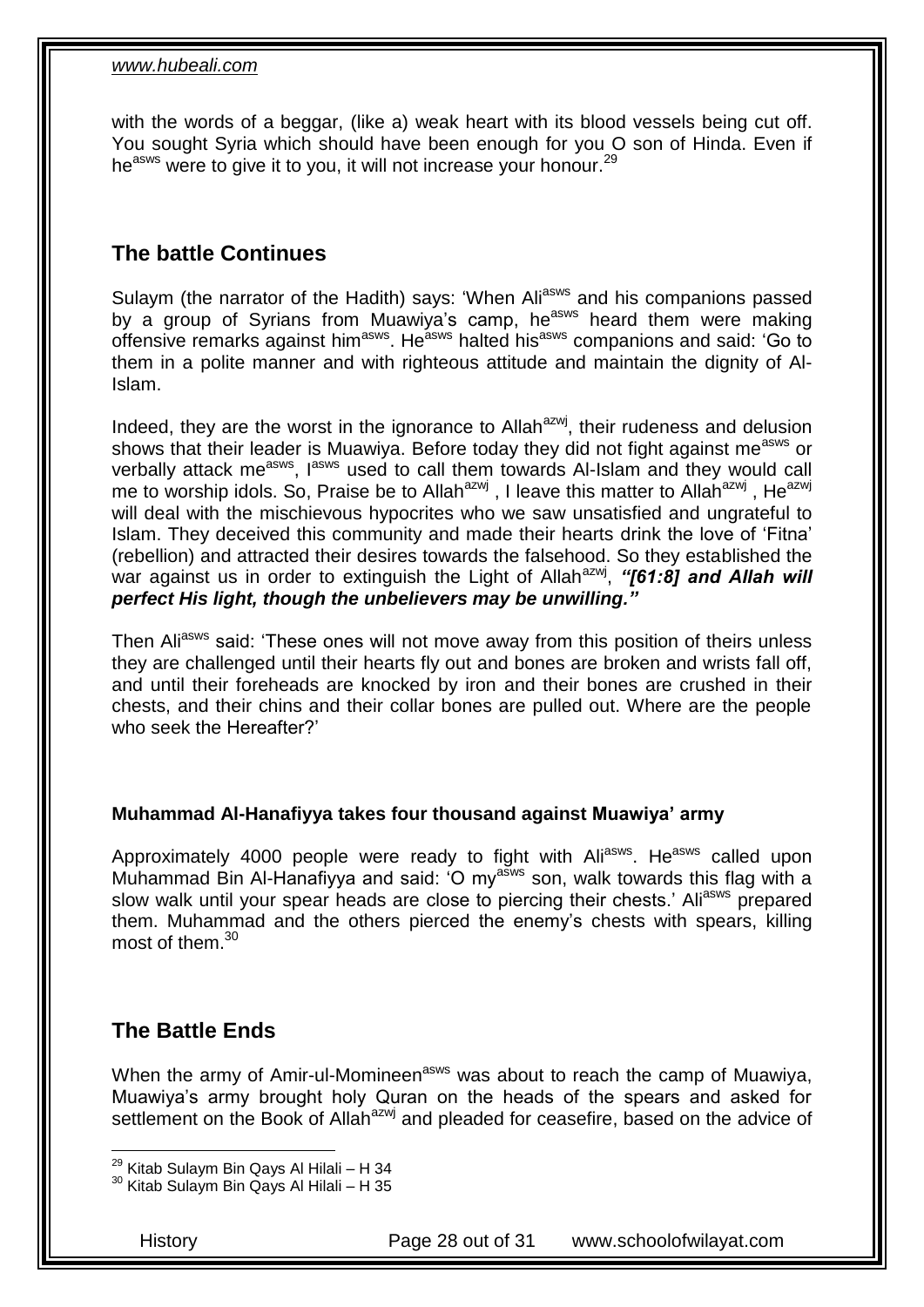Amro Bin Al-A'as. So the battle of Siffeen was stopped in the favour of negotiation, without producing any result.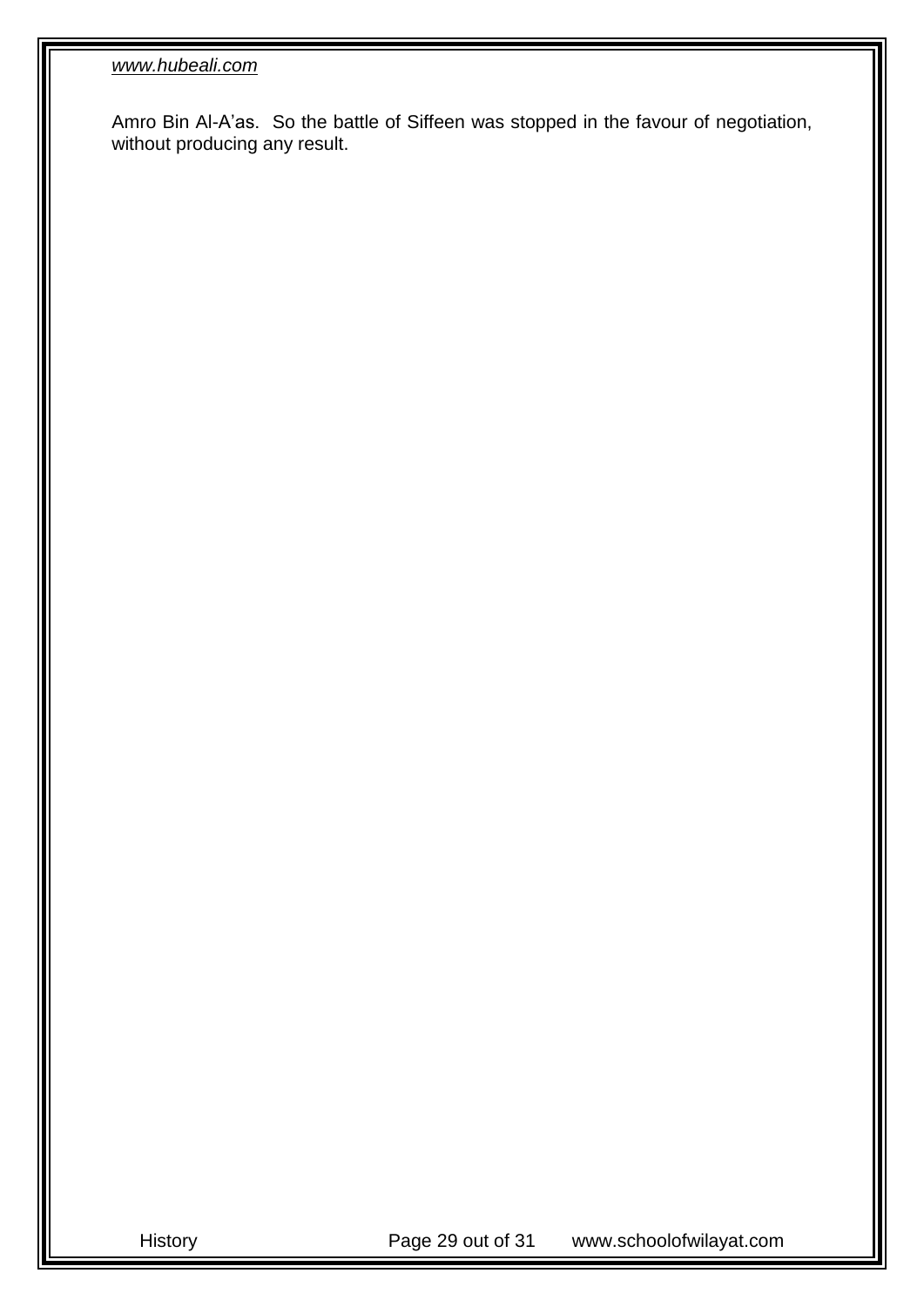#### <span id="page-29-0"></span>**The Battle of Naharwan**

The hypocrites (called Kharaji), who fought in the battle of Siffeen, rose against Amirul-Momieen<sup>asws</sup> at a place called 'Naharwan'. Amir-ul-Momineen<sup>asws</sup> addressed them:

lasws am warning you that you will be killed here and that you have no excuse before Allah<sup>azwj</sup> nor any authority. You have come out of your houses and now Divine ruling will trap you. I had advised you against this but you rejected my advice. Your heads are devoid of intelligence. Allah's woe be to you! I have not put you in any misfortune nor wished you harm.<sup>31</sup>

The Kharajis were all killed in the battle except for few- among them was Abu Rehman ibn Muljim<sup>la</sup>, who later took part in the assassination of Amir-ul-Momineen<sup>asws</sup> in the Masjid of Kufa.

1

History Page 30 out of 31 www.schoolofwilayat.com

<sup>&</sup>lt;sup>31</sup> Nahjul Balagha, Sermon 36.